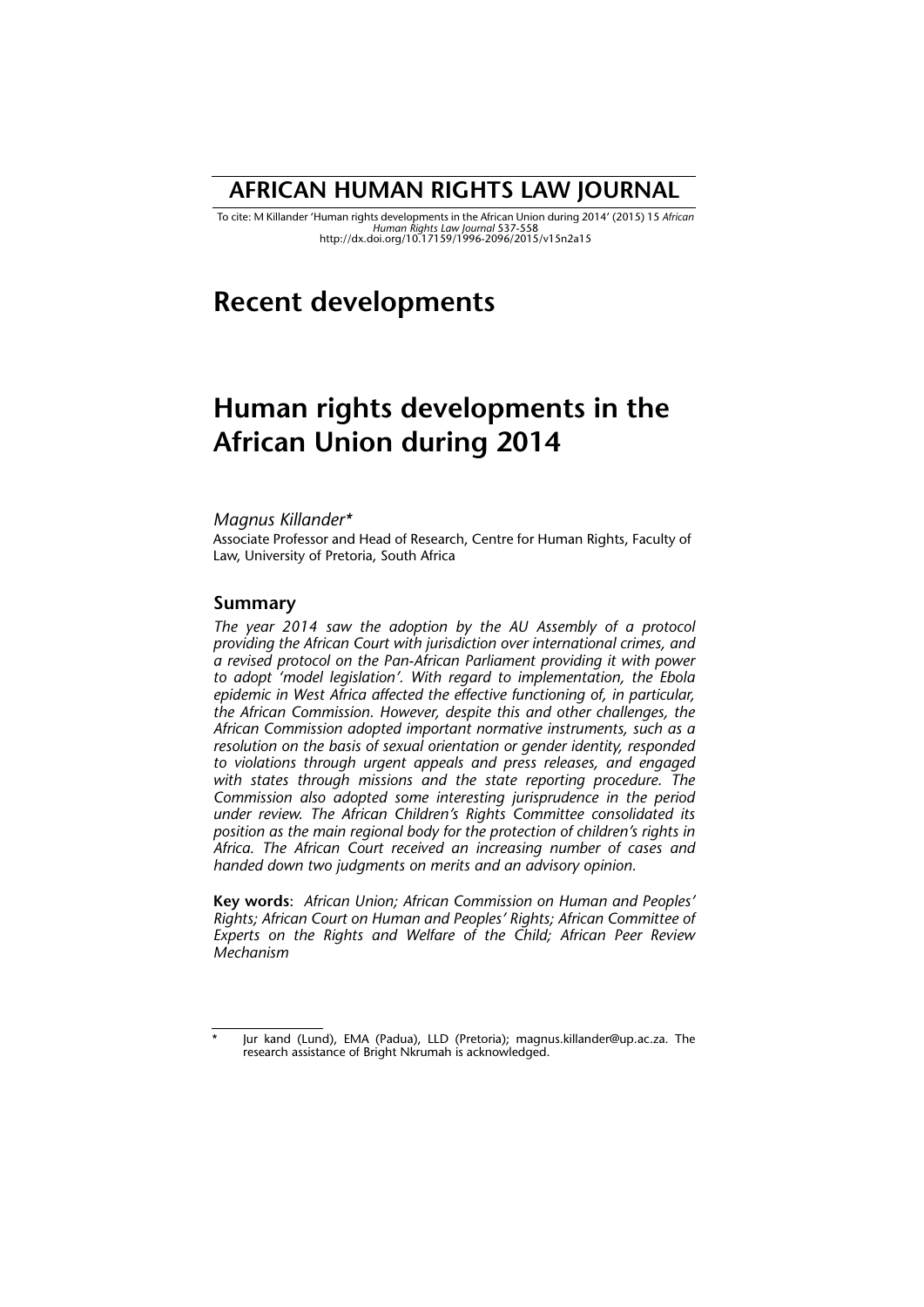## **1 Introduction**

This article considers the work of the African Commission on Human and Peoples' Rights (African Commission), the African Court on Human and Peoples' Rights (African Court), the African Committee of Experts on the Rights and Welfare of the Child (African Children's Committee) and the African Peer Review Mechanism (APRM) in 2014. The article also considers the new protocols and other instruments adopted by the African Union (AU) Assembly, in particular the Protocol providing the African Court with jurisdiction over international crimes. The aim is to identify the achievements and challenges of the main regional human rights institutions in promoting and protecting human rights on the African continent during 2014.

## **2 African Commission on Human and Peoples' Rights**

### **2.1 Composition**

No terms expired in 2014, therefore the composition of the African Commission remained unaltered, consisting of six women and five men, with Commissioner Kayitesi (Rwanda) as Chairperson and Commissioner Khalfallah (Tunisia) as Vice-Chairperson.

#### **2.2 Sessions**

The African Commission held three sessions, the 55th ordinary session and two extraordinary sessions, totalling 33 days, compared to 42 days in 2013.<sup>1</sup> The lower number of meeting days was a direct result of the Ebola epidemic in West Africa which caused the 56th ordinary session, scheduled to take place in October, to be postponed until 2015.

The Commission had urged<sup>2</sup>

member states, especially those that have not yet done so, to consider hosting one of the future sessions of the Commission – not only to lessen the burden on the Commission's gracious host country, The Gambia, but also to benefit from partnering with the Commission in this most worthy exercise.

In 2014 the response by member states to such a call was positive. Two of the sessions were held outside the Commission's headquarters in Banjul, The Gambia. The April-May session was held in Angola and the extraordinary session in July in Rwanda. Niger was meant to have

<sup>1 15</sup>th extraordinary session, 7-14 March, Banjul, The Gambia; 55th ordinary session, 28 April to 12 May, Luanda, Angola; 16th extraordinary session, 20-29 July, Kigali, Rwanda. The third joint meeting of the Commission and the Court was held from 16-19 July in Kigali.

<sup>2 36</sup>th Activity Report (2014) para 17. The Executive Council reiterated this call.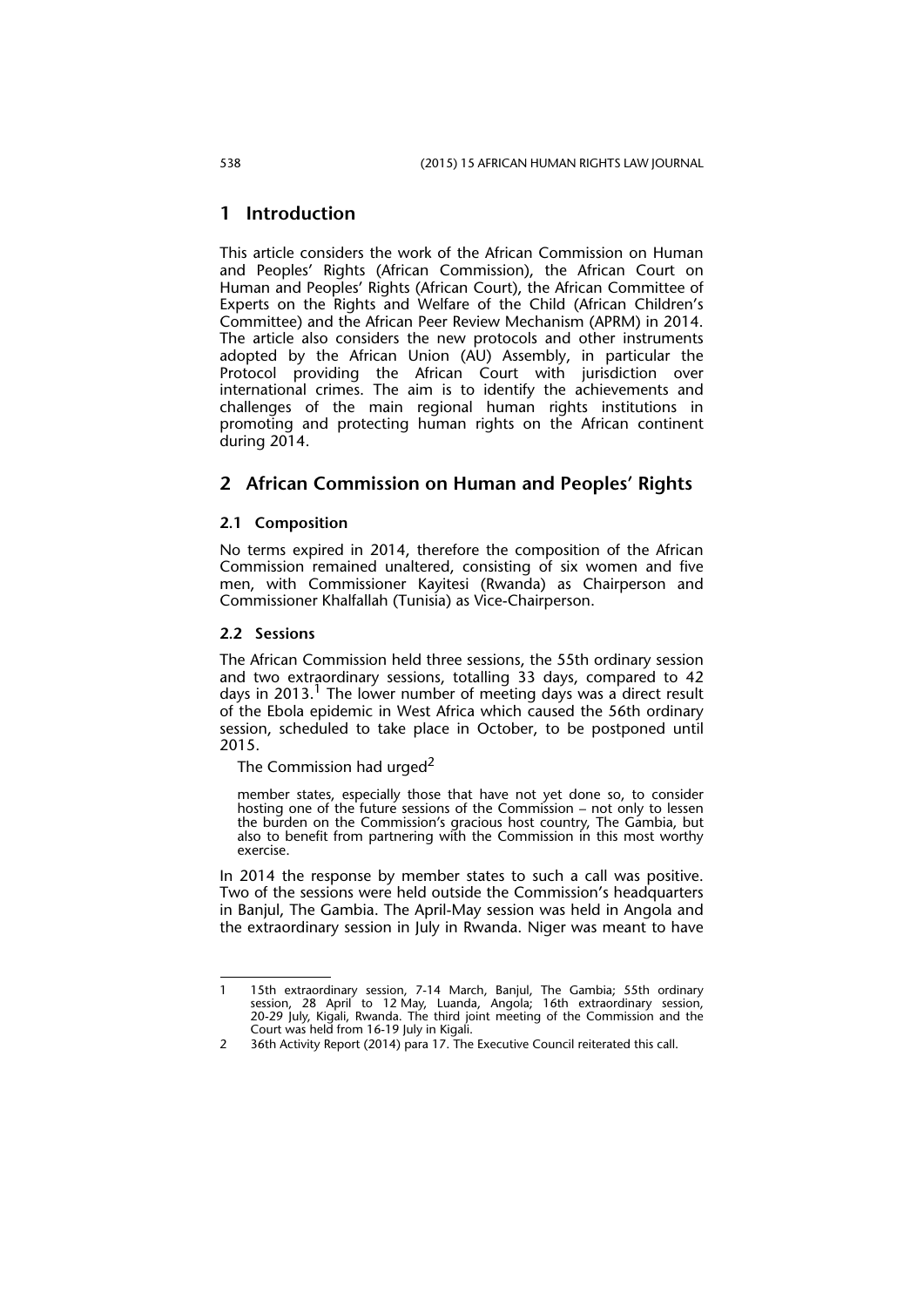hosted the ordinary session in October, but this session was cancelled due to the Ebola epidemic.

The African Commission's sessions provide a forum for both the Commission and non-governmental organisations (NGOs) to engage with states on their human rights practices. Representatives of 26 states attended the 55th ordinary session in Angola in April and May, including South Sudan, which is yet to ratify the African Charter on Human and Peoples' Rights (African Charter). Of these states, 21 made statements before the Commission.<sup>3</sup>

#### **2.3 Resources**

Resource constraints have been a key challenge to the African Commission. In seeking to address particularly the staff shortage, the AU Commission in 2014 recruited legal officers for the Commission's Secretariat in Banjul.<sup>4</sup> However, the staff complement of the Commission was still not at the level approved by the AU in 2009. The Commission has some legal officers on contracts sponsored by donor agencies. Some member states have long felt that this provides donor agencies with too much control over the Commission's agenda and findings. The Executive Council in 2014 decided to 'increase the budgetary allocation of the ACHPR to prevent the dependency of such a sensitive and important AU organ on partner funds for the performance of its functions'.<sup>5</sup> The extent to which this will in practice change the situation remains to be seen, as the Executive Council has for many years concluded that the Commission should be provided with sufficient resources in its decision on the Commission's Activity Report. The Commission continues to depend extensively on donorfunded staff. For example, the German financing of three legal experts to assist with reducing the Commission's backlog of individual communications continued in 2014.<sup>6</sup>

While the staff situation at the Secretariat improved somewhat in 2014, there are other serious shortcomings with regard to the functioning of the Secretariat, some of which are linked to its location in Banjul, The Gambia. The African Commission noted in its Activity Report covering the second half of 2014:<sup>7</sup>

Communication with the Commission and its Secretariat remains a huge challenge, posing a major impediment to the Commission's effective discharge of its mandate. Telephone landlines do not work and the office

<sup>3 36</sup>th Activity Report paras 8-9.

<sup>4 36</sup>th Activity Report 15.

<sup>5</sup> Decision on the 36th Activity Report of the African Commission on Human and Peoples' Rights, Doc.EX.CL/856(XXV) para 10.

<sup>6 &#</sup>x27;Strengthening the capacities of the African Commission on Human and Peoples' Rights, Gambia', http://www.gfa-group.de/Strengthening\_the\_capacities\_ of\_the\_ African\_Commission\_on\_Human\_and\_Peoples\_Rights\_\_3700505.html (accessed 6 November 2015).

<sup>7 37</sup>th Activity Report para 46. AUC refers to the African Union Commission in Addis Ababa.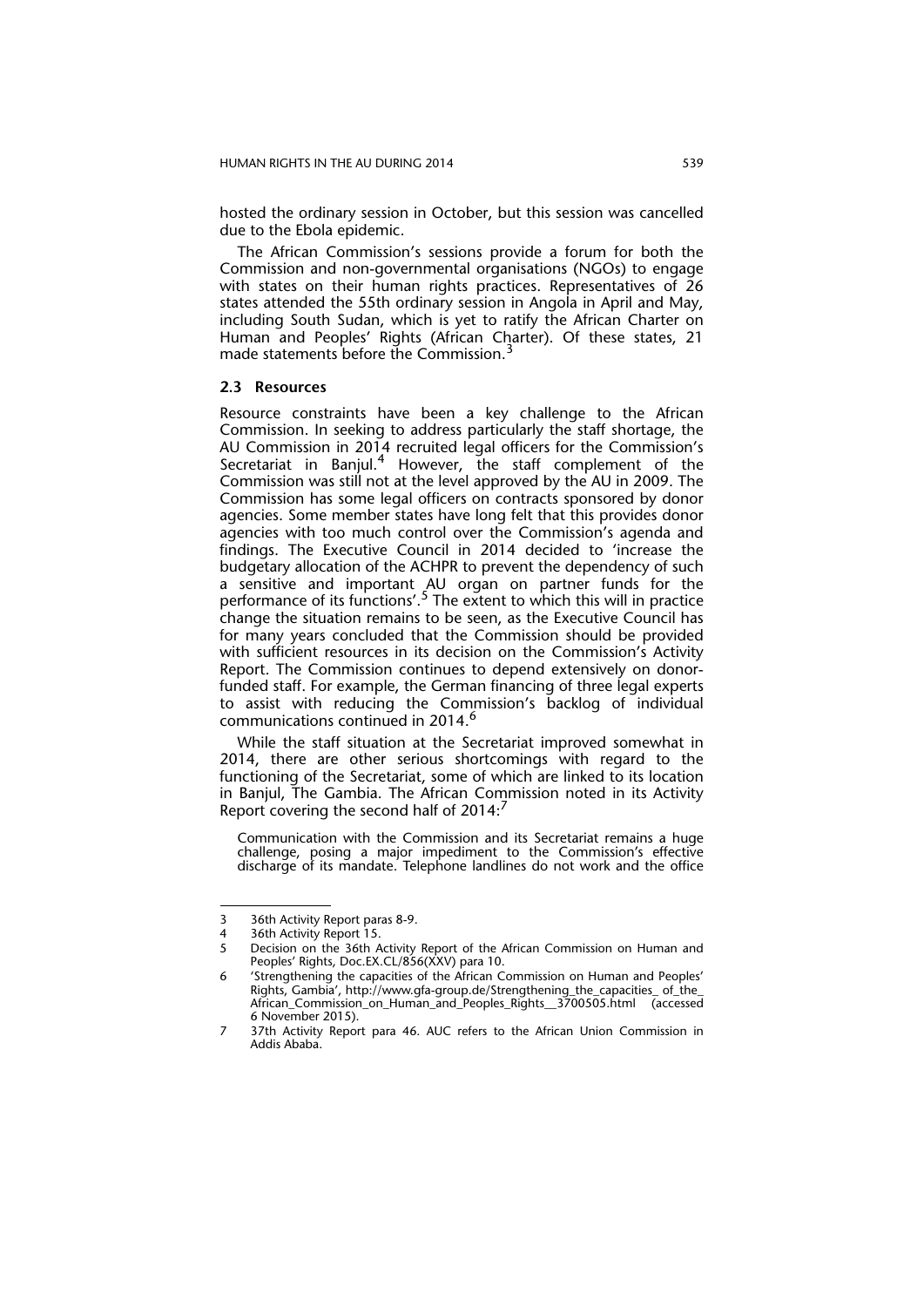has to rely on a form of cordless phone system locally referred to as Jamano, which is not as efficient as fixed landlines and does not support office extensions; the fax is not working; internet connectivity continues to be a major problem for the Commission; even the Microsoft Outlook installed by the AUC Headquarters to link all AU organs and offices is erratic at best, despite the huge efforts deployed by the AUC in this regard; sending and receiving documents by e-mail is extremely difficult and sometimes impossible – indeed, both member states and other stakeholders have expressed frustration regarding the difficulties of transmitting documents to the Commission.

The logistical problems faced by the Commission's Secretariat in Banjul and the lack of easy access to Banjul from other parts of the African continent add to the reasons for relocating the Secretariat from Banjul. This is linked to the dismal human rights record of The Gambia under President Jammeh.<sup>8</sup>

#### **2.4 State reporting**

State parties to the African Charter should every two years submit a report to the African Commission, setting out the steps taken to give effect to the provisions in the African Charter and, if they have ratified it, the Protocol on the Rights of Women in Africa (African Women's Protocol). In practice, states report less frequently. This is not necessarily a problem, considering that the Commission has a backlog of state reports to consider. More problematic is the fact that a few states have never reported at all, despite having ratified the African Charter decades ago. Six states have never submitted a report,  $9$  while 13 states have not submitted a report for a decade or longer.<sup>10</sup>

Djibouti in 2014 submitted its initial and combined periodic reports for the period 1993 to 2013. Niger submitted its second and combined report for 2003 to 2014 and Ethiopia submitted its fifth and sixth periodic report covering 2008-2013. Closest to the prescribed two-year interval was Nigeria's fifth periodic report covering 2011 to 2014, submitted in July 2014.

The state report of Liberia, submitted in November 2012, was considered by the African Commission at its April-May session in 2014. The second reports of Mozambique, submitted in February 2013, and the Sahrawi Arab Democratic Republic, submitted in March 2013, were considered by the Commission at the same session. The delegations presenting the reports were generally of a high level; in the case of all the reports presented in 2014, led by the ministers of

<sup>8</sup> See F Viljoen 'A call to shift the seat: The Gambia is not a suitable seat for the African Commission on Human and Peoples' Rights', 27 May 2013, africlaw.com; K Jeffang 'Calls for relocation of African Commission Secretariat away from Banjul amid Gambia's continued poor human rights record', *Foroyaa* newspaper, 24 April 2015, http://www.foroyaa.gm/archives/4889 (accessed 6 November 2015).

Comoros, Equatorial Guinea, Eritrea, Guinea-Bissau, São Tomé and Principe, Somalia.

<sup>10</sup> Cape Verde, Chad, Egypt, The Gambia, Ghana, Guinea, Lesotho, Mali, Mauritania, Seychelles, South Africa, Swaziland and Zambia.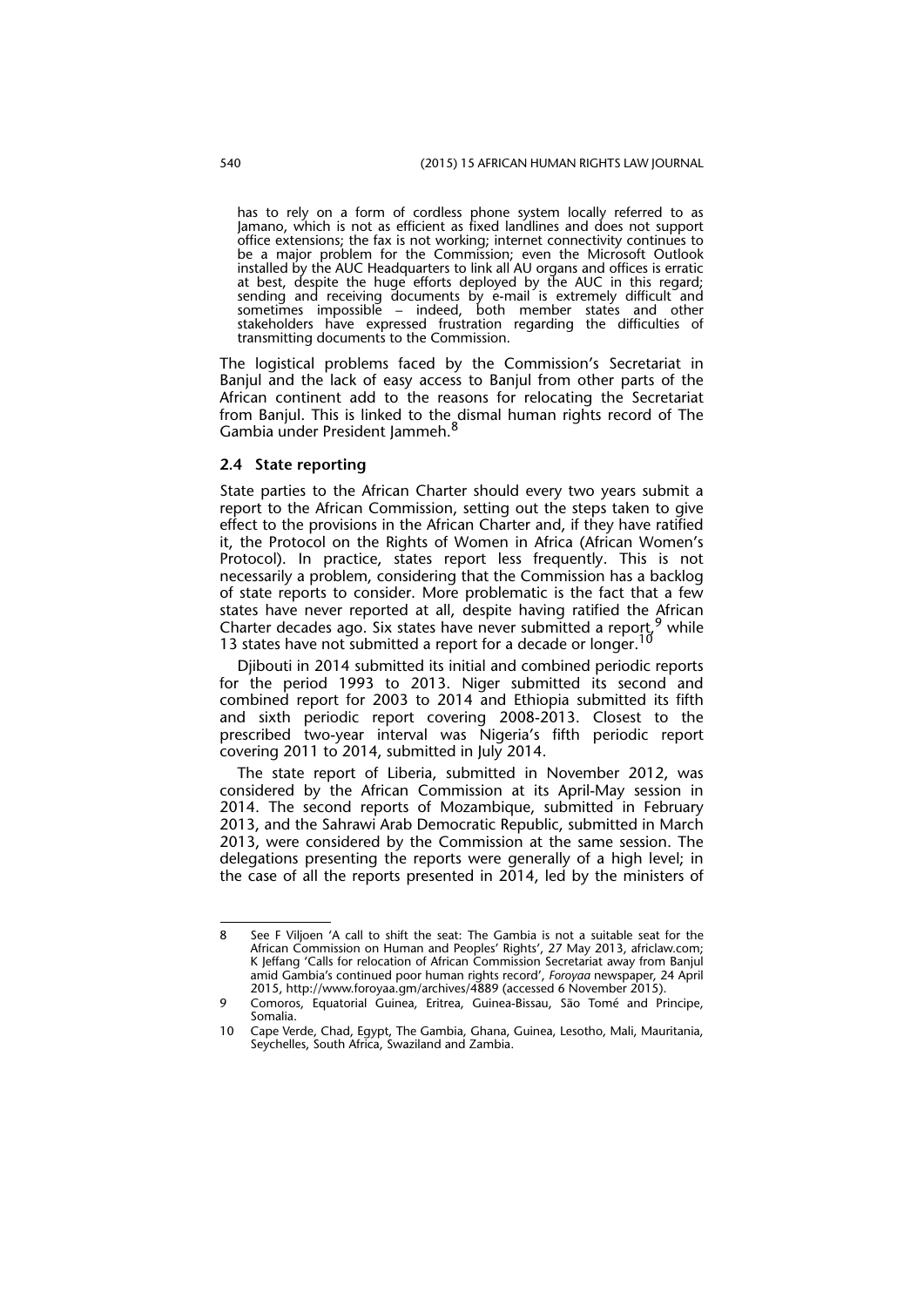justice.<sup>11</sup> However, despite the high level of the delegations, the adoption of concluding observations was deferred 'to allow the member states to provide additional information requested by the Commission'.<sup>12</sup> In 2014, the Commission adopted concluding observations on the state reports of Cameroon<sup>13</sup> and Gabon,<sup>14</sup> both considered by the Commission in 2013.

By December 2014, ten state reports were pending before the Commission. These were the reports of Malawi, Nigeria, Senegal, Sierra Leone, Uganda, Niger, Ethiopia, Djibouti, Kenya and Zimbabwe. The cancellation of the second ordinary session due to the Ebola epidemic and the higher than usual submission of state reports caused the Commission to enter 2015 with a significant backlog of state reports to consider.

#### **2.5 Resolutions, guidelines and General Comments**

In 2014, the African Commission adopted a total of 29 resolutions, compared to 34 in 2013.<sup>15</sup> Resolutions included the renewal of mandates of special procedures. The Commission also mandated studies on the effect of climate change<sup>16</sup> and the impact of armed conflict on women and children, $17$  the human rights situation of people living with HIV<sup>18</sup> and child marriage.<sup>19</sup>

The Commission adopted country-specific resolutions with regard to the Central African Republic, the Democratic Republic of Congo, Egypt, Nigeria, Sahrawi Arab Democratic Republic, Somalia, South Sudan and Swaziland. Thematic resolutions included:

- the Resolution on the Right to Peaceful Demonstration;
- the Resolution on the Protection Against Violence and Other Human Rights Violations Against Persons on the Basis of Their Real or Imputed Sexual Orientation or Gender Identity;
- the Resolution on Climate Change in Africa;
- the Resolution on the Situation of Women and Children in Armed Conflict;
- the Resolution on Terrorist Acts in Africa;
- the Resolution on Elections in Africa in 2014;
- the Resolution on the Drafting of a Protocol to the African Charter on Human and Peoples' Rights on the Right to Nationality in Africa; and

<sup>11 36</sup>th Activity Report para 18.

<sup>12 36</sup>th Activity Report para 19.<br>13 http://www.achpr.org/files/se

<sup>13</sup> http://www.achpr.org/files/sessions/54th/conc-obs/3-2008-2011/concluding\_ob servations\_cameroon\_eng.pdf.

<sup>14</sup> http://www.achpr.org/files/sessions/54th/conc-obs/1-1986-2012/concluding\_ob servations\_gabon\_eng.pdf.

<sup>15</sup> See 36th and 37th Activity Reports of the African Commission; 34th and 35th Activity Reports of the African Commission.

<sup>16</sup> Resolution on Climate Change in Africa, adopted at the 55th ordinary session, 28 April to 12 May 2014.

<sup>17</sup> Resolution on the Situation of Women and Children in Armed Conflict.<br>18 Resolution on the Need to Conduct a Study on HIV the Law and Huma

Resolution on the Need to Conduct a Study on HIV, the Law and Human Rights.

<sup>19</sup> Resolution on the Need to Conduct a Study on Child Marriage in Africa, adopted at the 16th extraordinary session, 20 to 29 July 2014.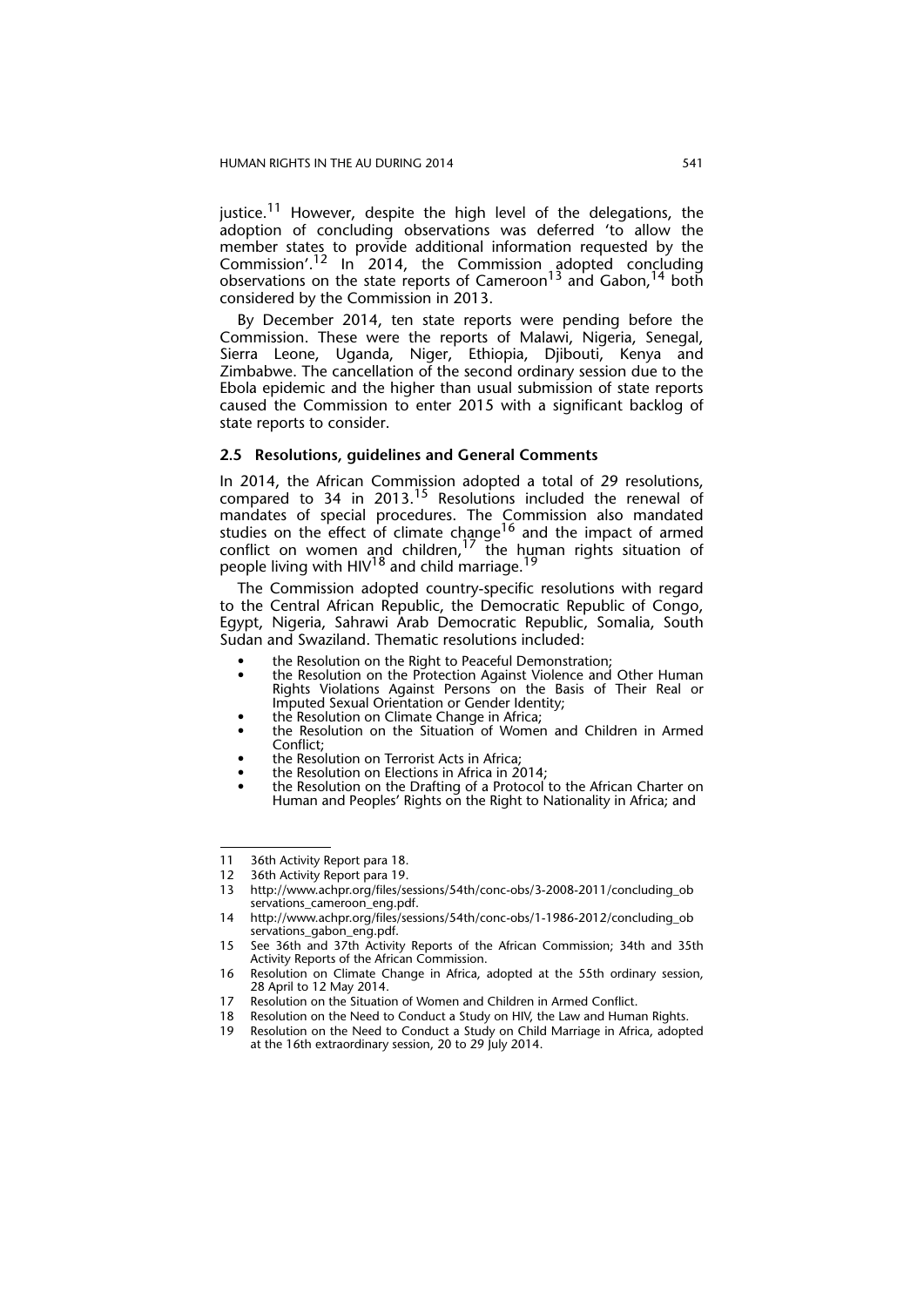• the Resolution on the UN World Conference on Indigenous Peoples.

The Commission adopted the Guidelines on Conditions of Police Custody and Pre-trial Detention in Africa and Principles and Guidelines on Human Rights and Countering Terrorism. The Commission also adopted two General Comments on article 14 of the African Women's Protocol (health and reproductive rights).

The Resolution on Violence on the Basis of Sexual Orientation or Gender Identity is particularly noteworthy as this is the first time that the Commission as a whole has taken a clear stance on the protection of this vulnerable group. The Preamble of the Resolution refers to the prohibition of discrimination in article 2 of the African Charter, the equal protection of the law in article 3 and the rights to life, physical integrity and prohibition of torture and ill-treatment in articles 4 and 5 of the Charter. While not explicitly calling for the decriminalisation of homosexual acts, a position that would be difficult to get a majority for in the Commission, the Resolution condemns 'murder, rape, assault, arbitrary imprisonment and other forms of persecution of persons on the basis of their imputed or real sexual orientation or gender identity'. The Resolution is a bold step by the Commission in a context where many African leaders are at the forefront of discrimination based on sexual orientation and gender identity.

#### **2.6 Missions and conferences**

As part of their promotional or protective mandate, commissioners, accompanied by legal personnel from the Secretariat, undertake missions to some AU countries. Promotional visits provide the African Commission with the opportunity to interact with government officials of the target state (as well as civil society organisations) on the steps taken to give effect to the provisions of the African Charter. The Commission conducted promotional missions to Gabon and Zambia in January 2014.<sup>20</sup> In its 37th Activity Report, the Commission noted that it had not been able to undertake any further promotional missions due to a lack of response from member states and the Ebola epidemic.<sup>21</sup> However, individual Special Rapporteurs undertook missions.<sup>22</sup>

The Commission embarked on a fact-finding mission to the Central African Republic (CAR) from 10 to 14 September. During the factfinding mission, the Commission's delegation gathered evidence on cases involving serious violations of human rights that have occurred in the country. $23$ 

<sup>20 36</sup>th Activity Report para 32.

<sup>21 37</sup>th Activity Report para 10.

<sup>22</sup> See eg Mission of the Special Rapporteur on Freedom of Expression and Access to Information in Africa to Mozambique, Ghana, Swaziland and SADC Secretariat, 37th Activity Report, para 33.

<sup>23 37</sup>th Activity Report paras 12-13.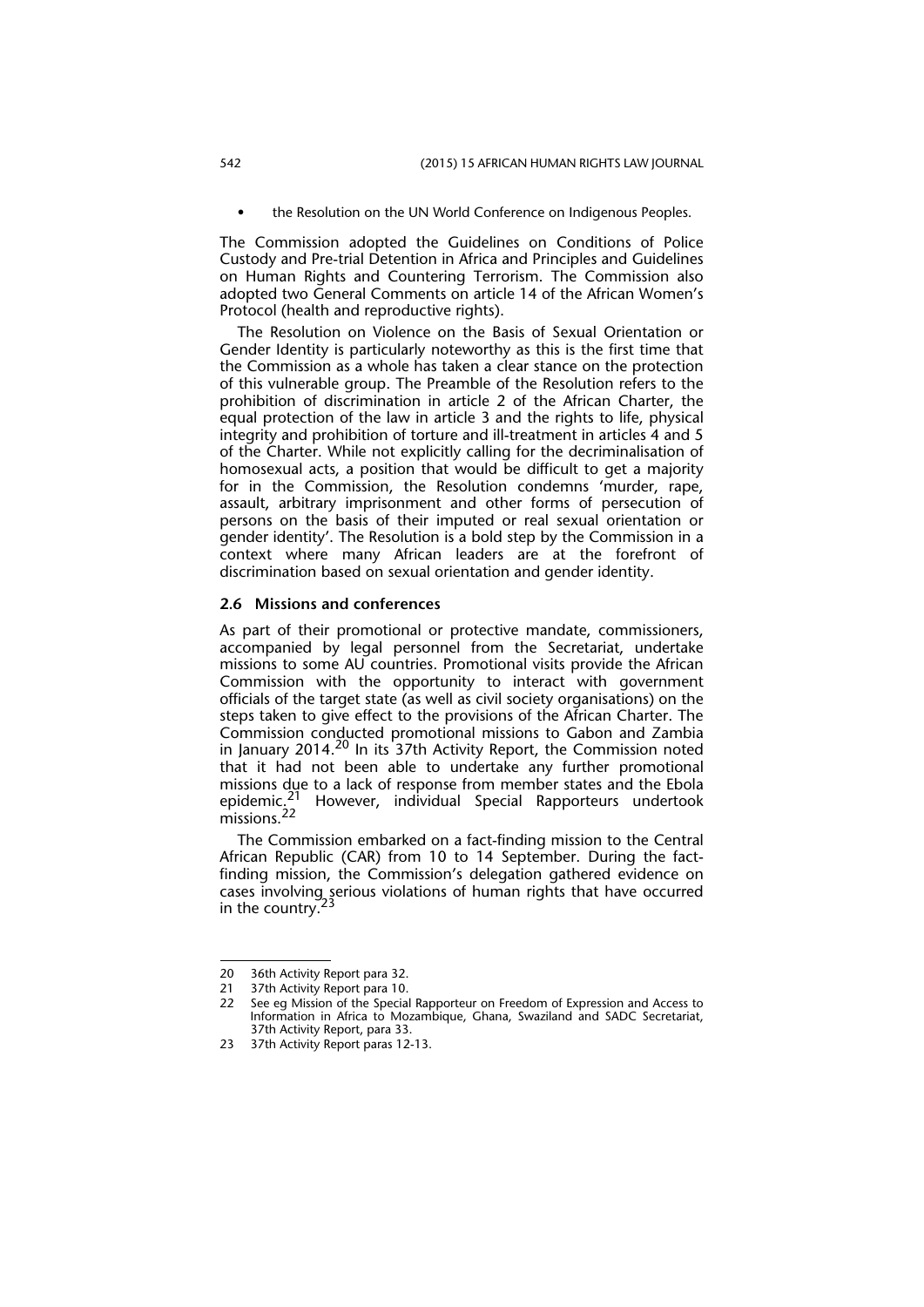In July 2014, the Commission organised a Continental Conference on the Abolition of the Death Penalty. The conference expressed 'deep concern about the continued application of the death penalty in a number of African states'.<sup>24</sup>

## **2.7 Urgent appeals and press releases**

As part of its protective mandate, the Commission sent Letters of Urgent Appeal (LUA) to member states, including Ethiopia (arbitrary arrest and detention); Sudan (corporal punishment and the death penalty); Egypt (death penalty); Nigeria (death penalty); Burundi (extra-judicial executions, arbitrary detention); the Democratic Republic of Congo (DRC) (arbitrary detention); Mauritania (arbitrary detention); and The Gambia (arbitrary detention).<sup>25</sup>

Only two states, Egypt and The Gambia, responded to the Commission's appeals.  $26$  in its response, Egypt sought to justify the application of the death sentence in the state by setting out the legislative and procedural safeguards provided by law in such situations. However, it denied any knowledge of the case of 10 persons sentenced to death and requested the Commission to provide supplementary information. The urgent appeal sent to The Gambia related to the case of Mr Manneh, a journalist allegedly held in *in communicado* detention since 2006. As on many previous occasions, The Gambia denied any knowledge of the whereabouts of Mr Manneh.<sup>27</sup>

The Commission issued press releases on the human rights situation in the Kidal region in Mali,<sup>28</sup> in Central African Republic,<sup>29</sup> Nigeria, <sup>30</sup> and with regard to executions in Somalia.<sup>31</sup>

There is increasing collaboration between special procedures of the African Commission and those of the United Nations (UN) human rights system. This is in line with the Road Map of the dialogue between special procedures and mandate holders of the UN Human

<sup>24</sup> Declaration of the Continental Conference on the Abolition of the Death Penalty in Africa (Cotonou Declaration), http://www.achpr.org/news/2014/07/d150 (accessed 4 November 2015).

<sup>25 37</sup>th Activity Report para 14.

<sup>26 37</sup>th Activity Report para 15.<br>27 As above.

As above.

<sup>28</sup> Press release on the human rights situation in the Kidal region in Mali, 22 May 2014, http://www.achpr.org/press/2014/05/d205/ (accessed 12 October 2015). 29 Press release on the human rights situation in the Central African Republic, 8 May

<sup>2014,</sup> http://www.achpr.org/press/2014/05/d203/ (accessed 12 October 2015).

<sup>30</sup> Press release on the human rights situation in the Federal Republic of Nigeria, 10 May 2014, http://www.achpr.org/press/2014/05/d202/ (accessed 12 October 2015).

<sup>31</sup> Press statement on the execution of three persons by firing squad in the Federal Republic of Somalia, 25 March 2014, http://www.achpr.org/press/2014/04/d199/ (accessed 12 October 2015).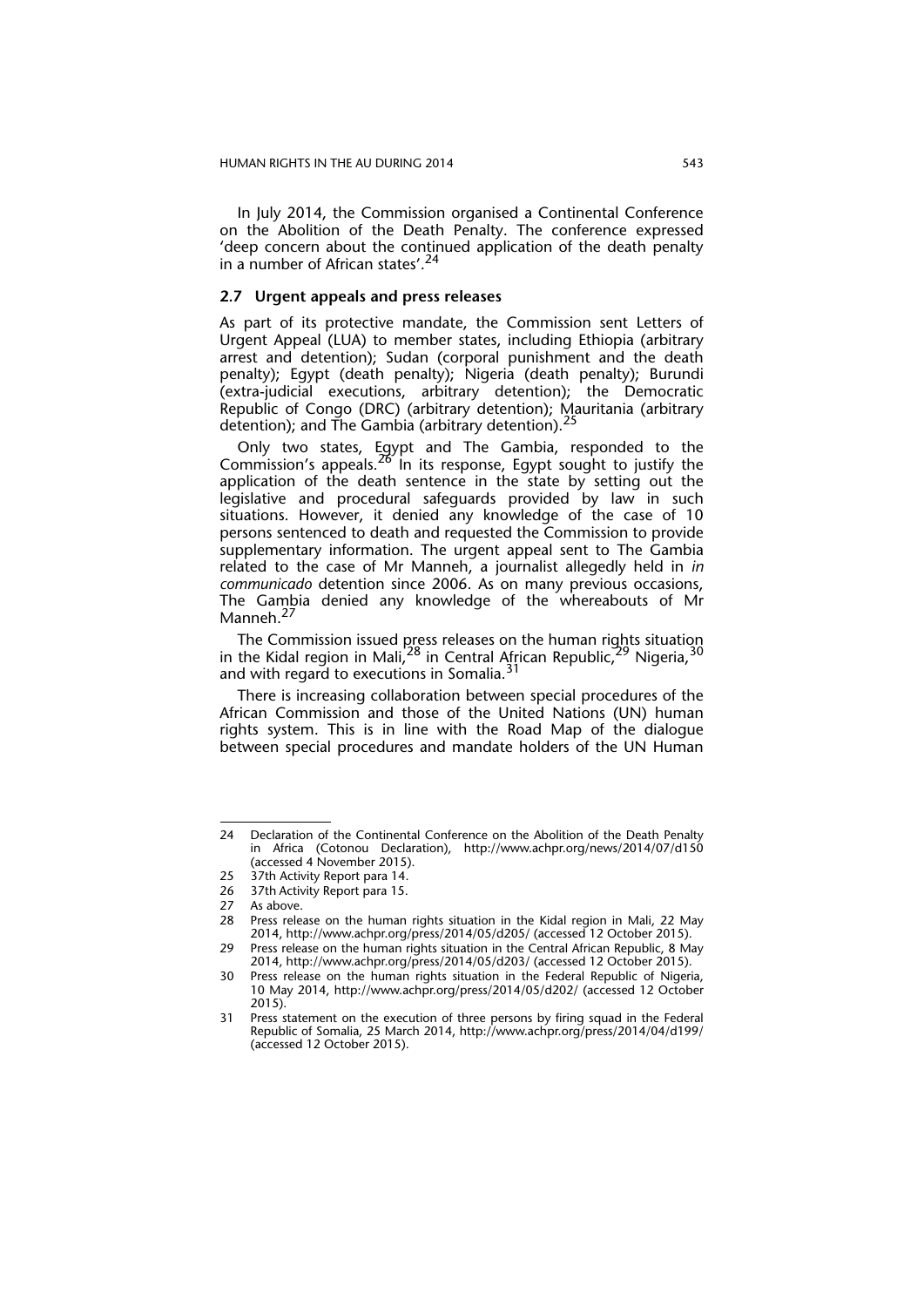Rights Council and the African Commission on Human and Peoples' Rights, adopted in Addis Ababa in January 2012.32

The Chairperson of the Working Group on the Death Penalty and Extra-Judicial, Summary or Arbitrary Killings in Africa, together with nine UN special procedures mandate holders, called 'on the Egyptian authorities to bring its legal system into compliance with international and regional standards so as to ensure long-term justice and contribute to reconciliation efforts in Egypt'.<sup>33</sup> The call followed the imposition of hundreds of death sentences after trials 'that seriously violated international standards'.

The Commission's Special Rapporteur on Human Rights Defenders and Special Rapporteur on Freedom of Expression and Access to Information issued a joint press release with the UN Special Rapporteur on Human Rights Defenders expressing concern over human rights defenders in Egypt being sentenced to imprisonment for participating in a peaceful demonstration.<sup>34</sup> The two African Special Rapporteurs had in March 2014 issued a joint press release on the arrest of an editor and a human rights lawyer in Swaziland.<sup>35</sup>

The Special Rapporteur on Human Rights Defenders also issued press releases expressing concern with regard to arbitrary detention in Niger;<sup>36</sup> abduction in the DRC;<sup>37</sup> the forced closure of a Sudanese NGO;<sup>38</sup> a proposed Bill regulating CSO funding in Nigeria;<sup>39</sup> and the

<sup>32</sup> http://www.ohchr.org/Documents/HRBodies/SP/SP\_UNHRC\_ACHPRRoad%20Map .pdf (accessed 12 October 2015).

<sup>33 &#</sup>x27;Egypt: Justice and reconciliation increasingly failing after second wave of mass death sentences', 15 May 2014, http://www.achpr.org/press/2014/05/d204/ (accessed 12 October 2015).

<sup>34</sup> Joint press release on the verdict against Sanaa Seif, Yara Sallam and 21 other coaccused in Egypt, http://www.achpr.org/press/2014/11/d233/ (accessed 12 October 2015). See also 'Press release by the Special Rapporteur on human rights defenders on the conviction of 25 Egyptian activists on 11 June 2014', 20 June 2014, http://www.achpr.org/press/2014/06/http://www.achpr.org/press/ 2014/06/d212/d213/ (accessed 12 October 2015); 'Press release on the arrest and detention of human rights defenders in Egypt', 24 June 2014.

<sup>35</sup> Press release by the Special Rapporteur on Freedom of Expression and Access to Information in Africa and the Special Rapporteur on Human Rights Defenders in Africa on the arrest of Mr Thulani Rudolf Maseko and Mr Bheki Makhubu,<br>27 March 2014, http://www.achpr.org/press/2014/03/d197/ (accessed http://www.achpr.org/press/2014/03/d197/ 12 October 2015).

<sup>36</sup> Press release on the arrest and detention of Ali Idrissa and ten other human rights defenders in Niger, 11 August 2014, http://www.achpr.org/press/2014/08/d220/ (accessed 12 October 2015).

<sup>37</sup> Press release on the abduction of Médiatrice Rizikiand and Angélique Navura, human rights defenders in the Democratic Republic of Congo, 11 August 2014, http://www.achpr.org/press/2014/08/d221/ (accessed 12 October 2015).

<sup>38</sup> Press release on the closure of the Salmmah Women's Centre in Khartoum, Sudan, 30 June 2014, http://www.achpr.org/press/2014/07/d215/ (accessed 12 October  $2015$ ).

<sup>39</sup> Press release on implications of the implications of the proposed Act Regulation of Foreign Aid to Civil Society Organisations on the work of human rights defenders in the Federal Republic of Nigeria, 30 June 2014, http://www.achpr.org/press/ 2014/07/d214/ (accessed 12 October 2015).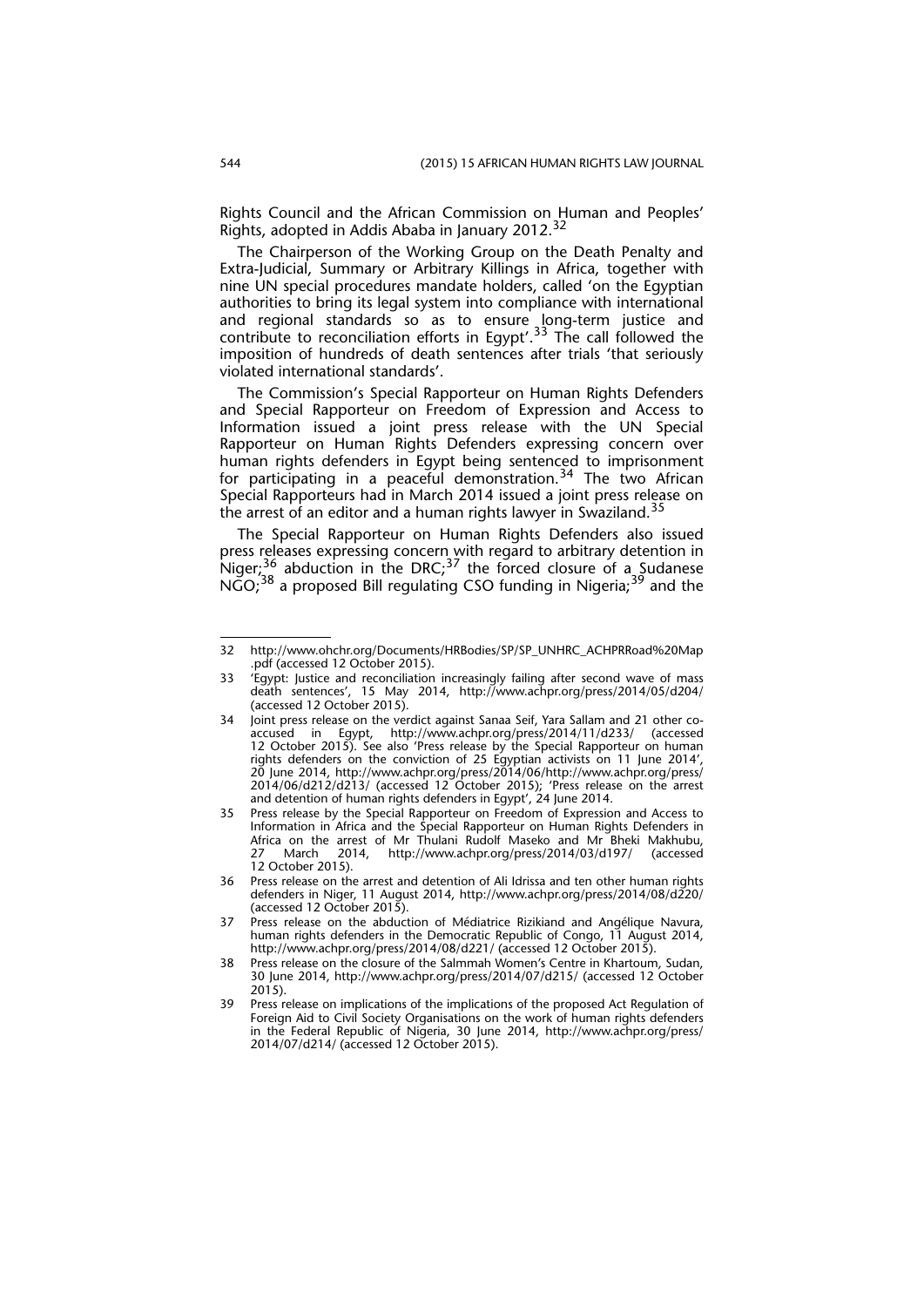repression of human rights defenders in Djibouti<sup>40</sup> and Benin.<sup>41</sup>

The Special Rapporteurs' press releases on the implications of the Anti-Homosexuality Act of Uganda<sup>42</sup> and the Same-Sex Marriage (Prohibition) Act of Nigeria<sup>43</sup> go further than the Resolution adopted by the African Commission on violence against persons based on their sexual orientation or gender identity, by condemning not only violence, but also discrimination and violations of privacy.

The Special Rapporteur on Freedom of Expression and Access to Information issued a press release relating to the imprisonment of three Al-Jazeera journalists in Egypt.<sup>44</sup> The Chairperson of the Working Group on the rights of older persons and people with disabilities in Africa issued a statement on the murder of a woman with albinism in Tanzania.<sup>45</sup> The Chairperson of the Working Group on the death penalty and extra-judicial killings in Africa issued a press release calling on Kenya to conduct independent investigations into terrorist attacks in Kenya and possible extra-judicial executions of three named persons.<sup>46</sup> The Special Rapporteur on the Rights of Women in Africa in a press release welcomed the sentencing of three police officers for the rape of a young girl.<sup>47</sup>

<sup>40</sup> Statement on the situation of human rights defenders in Djibouti, 22 January 2014, http://www.achpr.org/press/2014/01/d186/ (accessed 12 October 2015).

<sup>41</sup> Press release on the situation of human rights defenders in Benin, 7 January 2014, http://www.achpr.org/press/2014/01/d184/ (accessed 12 October 2015).

<sup>42</sup> Press release on the implications of the anti-homosexuality Act on the work of human rights defenders in the Republic of Uganda, 10 March 2014, http:// www.achpr.org/press/2014/03/d196/ (accessed 12 October 2015).

<sup>43</sup> Press release on the implication of the Same Sex Marriage [Prohibition] Act 2013 on human rights defenders in Africa, 5 February 2014, http://www.achpr.org/ press/2014/02/d190/ (accessed 12 October 2015).

<sup>44</sup> Press release by the Special Rapporteur on Freedom of Expression and Access to Information in Africa on the arrest and imprisonment of Peter Greste, Mohamed Fahmy and Baher Mohamed, 25 June 2014, http://www.achpr.org/press/2014/ 06/d209/ (accessed 12 October 2015).

<sup>45</sup> Statement by the Chairperson of the Working Group on the Rights of Older Persons and People with Disabilities in Africa on the murder of Munghu Lugata, a 40 year-old woman with albinism in North Western Tanzania on 12 May 2014, 26 May 2014, http://www.achpr.org/press/2014/05/d206/ (accessed 12 October 2015).

<sup>46</sup> Press release on the killing of innocent Kenyan citizens by suspected Al Shabab militia and Sheikh Abubakr Shariff, Ibrahim 'Rogo' Omar and Aboud Rogo Mohammed, 10 April 2014, http://www.achpr.org/press/2014/04/d201/ (accessed 12 October 2015).

<sup>47</sup> Press release by the Special Rapporteur on the Rights of Women in Africa on sentencing of three police officers for rape committed in September 2012 in Tunis, Tunisia, 7 April 2014, http://www.achpr.org/press/2014/04/d200/ (accessed 12 October 2015).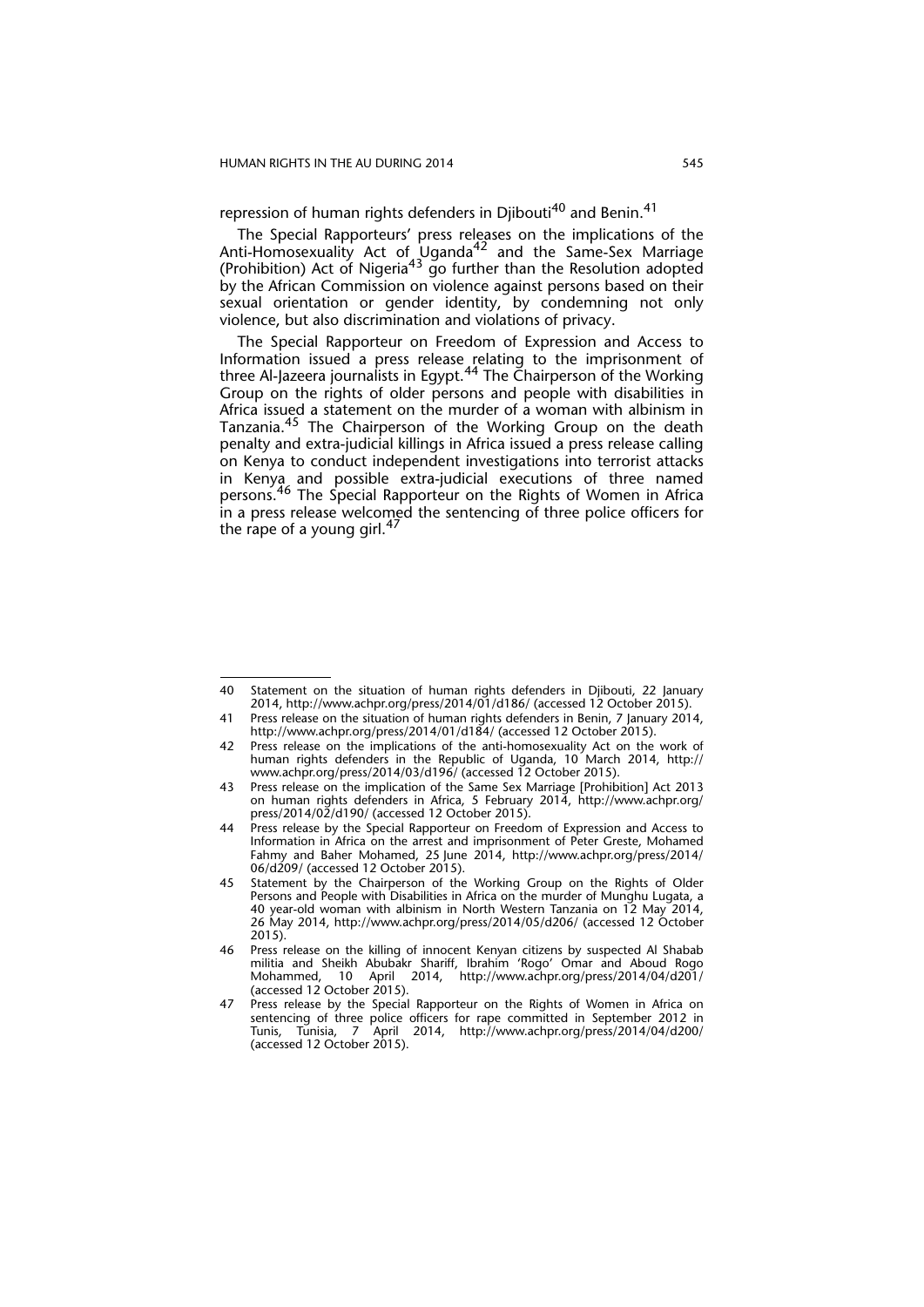## **2.8 Communications**

The African Commission was seized of 13 new communications in 2014<sup>48</sup> and decided not to be seized of two.<sup>49</sup> Despite its name, the complaint in Communication 464/14, *Kenyatta and Ruto (represented by Innocent Project Africa) v Kenya*, was submitted by Innocent Project Africa without the explicit consent of the persons it purported to represent, the President and Vice-President of Kenya. There is no victim requirement in the African Charter and the Commission has in its case law accepted the *actio popularis*. 50 However, in the *Kenyatta* case, the Commission held that 'for a complaint of this nature, consent of the victims should have been sought and signatures of the victims placed on the complaint prior to its submission to the Secretariat'.<sup>51</sup> It is unlikely that the President and Vice-President of Kenya would have wanted to litigate against their own country and, therefore, the Commission decided not to be seized of the communication rather than to take it to the admissibility stage, where the state would have been requested to make submissions.

The other cases where communications were not seized related to cases submitted against the one AU member state which has not yet ratified the African Charter, South Sudan. The Commission declined to be seized of one communication pending further information from the complainant.<sup>52</sup> A request to review the decision of non-seizure in a case against South Sudan was deferred at the 16th extraordinary session pending further information.<sup>53</sup>

The African Commission issued provisional measures in *Eskinder Nega and Reeyot Alemu v Ethiopia*. 54 The case concerned the arbitrary arrest and continued imprisonment of journalists since 2011 under the country's Anti-Terrorism Proclamation. The Commission also issued provisional measures in four communications submitted against Burundi.55 As opposed to the practice of the Inter-American Commission on Human Rights, the African Commission does not make its decisions on provisional measures publicly available.

<sup>48 460/13,</sup> *Mboia Campira v Mozambique*; 461/13, *Nega and Alemu v Ethiopia*; 462/ 13, *Virassamy v Mauritius*; 463/14, *Atigan-Ameti v Togo*; 466/14, *Individuals killed and injured in the 2011 cabinet offices clashes v Egypt*; 467/14, *529 persons sentenced to death v Egypt*; 471/14 *Ibrahim & Others v Sudan*; 472/14, *Habonarugira v Burundi*; 473/14, *Ndikuriyo v Burundi*; 474/14, *Ndimumahoro v Burundi*; 475/14, *Ndayishimiye v Burundi*; 476/14 *El-Baghdad v Sudan*; 477/14, *Von Abo v Zimbabwe* The Commission also relisted Communications 391/10, *Gassim & Others v Sudan*; 394/11, EIPR, HRW and *Interights v Libya*.

<sup>49 464/14,</sup> *Kenyatta and Ruto v Kenya*; 465/14, *Sannoh v South Sudan*.

<sup>50</sup> See eg *Social and Economic Rights Action Centre (SERAC) & Another v Nigeria* (2001) AHRLR 60 (ACHPR 2001) para 49.

<sup>51</sup> Para 21.

<sup>52 468/14,</sup> *Miamingi v South Sudan and Uganda*.

<sup>53 465/14,</sup> *Sannoh v South Sudan*.

<sup>36</sup>th Activity Report para 22.

<sup>55 37</sup>th Activity Report para 20.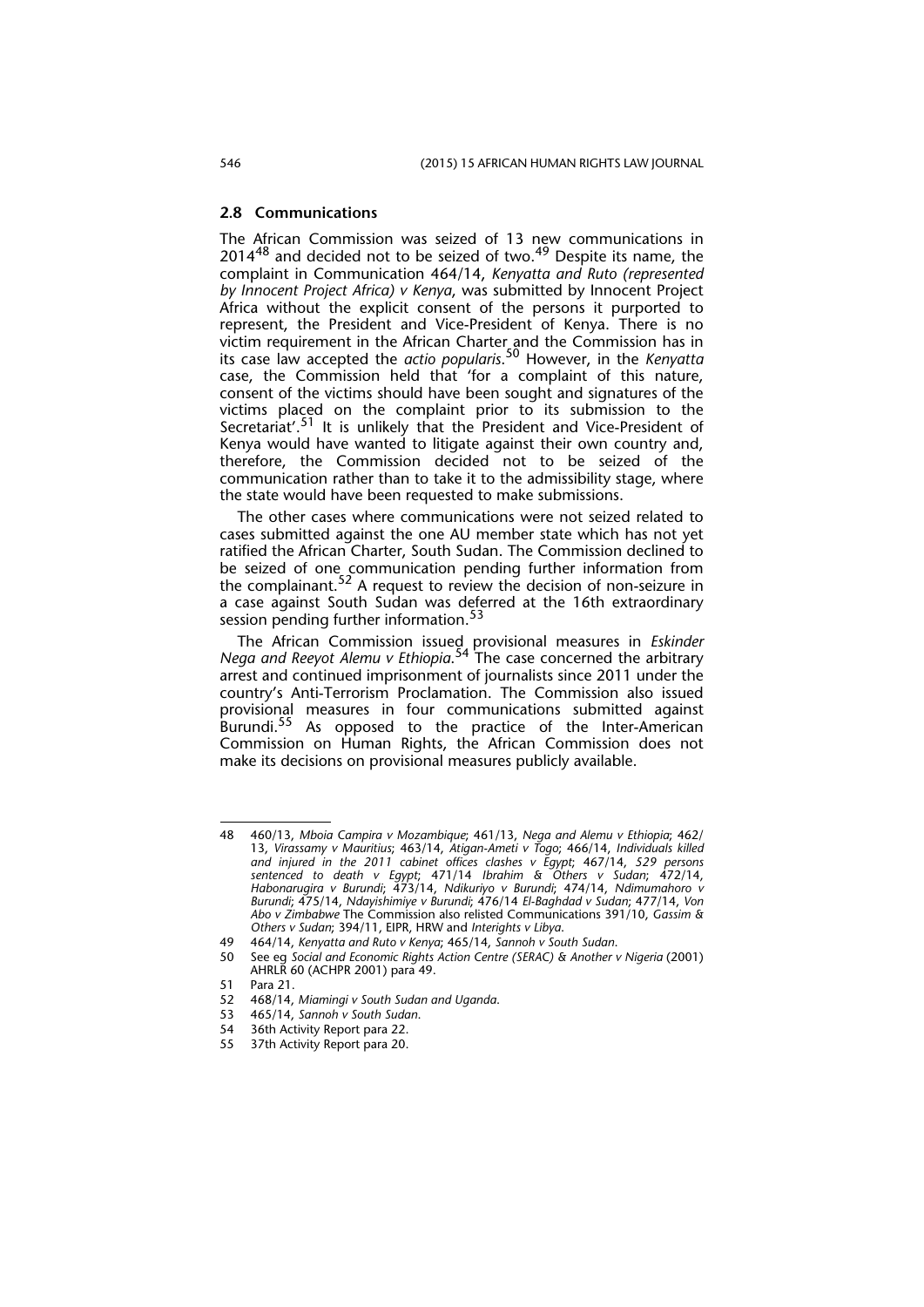A request for review of an inadmissibility decision was denied.<sup>56</sup> One communication was struck off the roll for lack of diligent prosecution.<sup>57</sup>

Four communications were declared inadmissible.<sup>58</sup> A case against Swaziland was declared inadmissible since it was submitted to the Commission close to three years after the exhaustion of local remedies which the Commission, in line with its recent jurisprudence, found to be not 'within reasonable time' under article  $56(6)$  of the African Charter.59 The communication of *Asemie v Lesotho*, dealing with the deportation of a long-term Ethiopian resident in Lesotho, was declared inadmissible for failure to exhaust local remedies.<sup>60</sup>

The complainant in *Al-Asad v Djibouti*<sup>61</sup> was a Yemeni citizen who had lived in Tanzania since 1985 until he was apprehended by unknown men in December 2003 and taken in a small aircraft to an unknown destination several hours away, where he was subjected to ill-treatment. In its analysis on admissibility, the African Commission noted that '[a] complainant can establish the sufficient connection by proving that he or she was under the territorial jurisdiction or effective control or authority of the respondent state when the alleged violation occurred'.62 Mr Al-Asad relied on *habeas corpus* proceedings before the High Court of Tanzania to establish that he had been held in Djibouti. The Commission noted that it would normally defer to facts determined by national courts, but that this was not possible in the case at hand since Djibouti did not participate in the Tanzanian proceedings and had disputed the facts alleged before the Commission by Mr Al-Asad.63 The Commission, therefore, had to conduct its own investigation. Based on the record of the *habeas corpus* proceedings and other evidence presented by Mr Al-Asad, the Commission held that he had 'not conclusively established his presence in the respondent state's territory'<sup>64</sup> and that the communication, therefore, was inadmissible.

<sup>56 260/02,</sup> *Bakweri Land Claims Committee v Cameroon*.

<sup>57 390/10,</sup> *Aboubakar v Cameroon*.

Three of these decision are discussed here. The fourth inadmissibility decision, Communication 366/09, *Kamoun v Tunisia*, had not been published by the Commission at the time of writing.

<sup>59 414/12,</sup> *Lawyers for Human Rights (Swaziland) v Swaziland*.

<sup>60 435/12,</sup> *Asemie v Lesotho*.

<sup>61 383/10.</sup>

<sup>62</sup> Para 136.

Para 150.

<sup>64</sup> Para 176.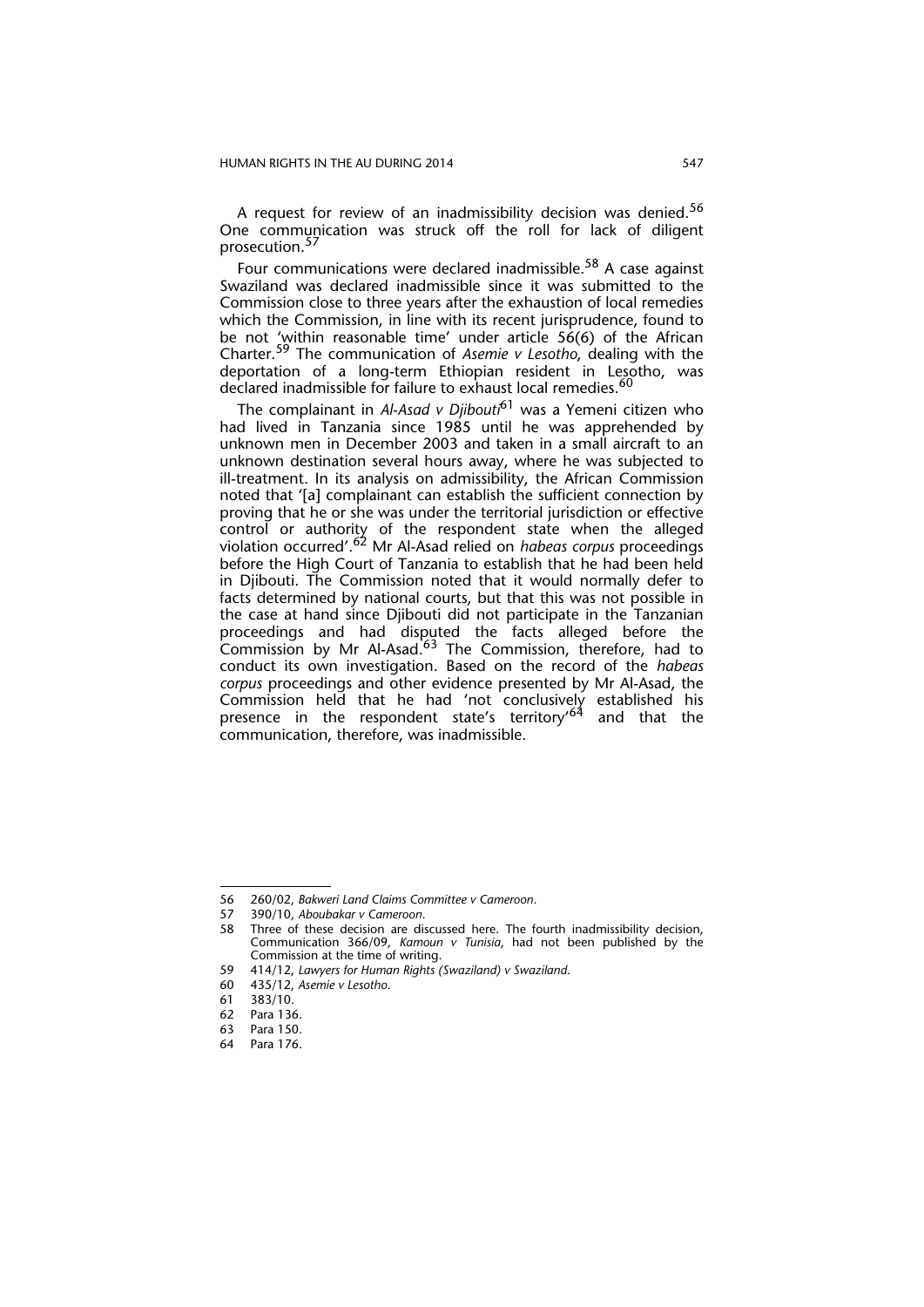The African Commission declared 22 communications admissible in 2014.65 Communication 377/09, *Monakali v South Africa*, was brought by the residents of an informal settlement facing eviction. The applicants won against the municipality in the High Court but lost in the Supreme Court of Appeal. The South African Constitutional Court decided not to hear the case. The Commission declared the case admissible as domestic remedies had been exhausted. The Commission decided not to refer the case to the African Court, as requested by the applicants. Instead, it invited the parties to consider an amicable settlement in light of the political will displayed by the respondent state in its many submissions.66

Communication 425/12, *Legal Defence and Assistance Project (on behalf of Subaru) v Nigeria*, dealt with an alleged robber who was detained without trial for three years. The Commission held that detention for three years without being brought to trial amounted to an undue delay and, as such, local remedies were non-existent and the communication was admissible.<sup>67</sup> In light of its general practice of only publishing an admissibility decision as part of the merits decision, it is not quite clear why the Commission published the admissibility decision in this case since it clearly stated that it intended to proceed to the merits. However, the Commission should consider publishing admissibility decisions as they are decided, as this would make it easier for those interested in a particular issue to submit *amicus* briefs on the merits of cases as allowed for under the Commission's Rules of Procedure.

The Commission decided five cases on the merits in 2014.<sup>68</sup> Two of these cases, both against Rwanda,<sup>69</sup> are not discussed here since they have not been published by the Commission, following a decision by the AU Executive Council in January 2015 that the reference to these cases in the 37th Activity Report of the Commission be removed and Rwanda be provided with the opportunity of an oral hearing on the two cases. The Commission amended its Activity Report.<sup>70</sup> This is part

<sup>65 318/06,</sup> *Open Society Justice Initiative v Côte d'Ivoire*; 314/2007, *Equality Now and Ethiopian Women Lawyers Association v Ethiopia*; 344/07, *Interights v Egypt*; 385/10, *ICJ (Kenya) v Kenya*; 388/10, *Nitroranya v Burundi*; 396/11, *El Sharkawi v Egypt*; 393/10, *Institute for Human Rights and Development in Africa and Accountability in Development v DRC*; 324 & 325/06, *OMCT and LIZADEEL v DRC*; 346/07, *Mouvement du 17 Mai v DRC*; 415/12, *Etonde Ekoto v Cameroon*; 416/12, *Atangana Mebara v Cameroon*; 431/12, *Kwayelo v Uganda*; 443/12, *Issa v Sudan*; 332/06, *CEMIRIDE v Kenya*; 406/11, *Law Society of Swaziland v Swaziland*; 430/12, *Shumba & Others v Zimbabwe*; 454/13, *Nde Ningo v Cameroon*; 428/12, *Isaak v Eritrea*; 423/12, *Mack-Kit and Moukoko v Cameroon*; 425/12, *Legal Defence and Assistance Project v Nigeria*; 377/09, *Monakali v South Africa*; 444/13, *Masuku v Swaziland*.

<sup>66</sup> Para 102.

<sup>67</sup> Para 45.

<sup>68</sup> It should also be noted that a number of earlier merits decisions were only published by the Commission in 2014.

<sup>69 392/10,</sup> *Theogene Muhayeyezu v Rwanda* and 426/12, *Agnes Uwimana-Nkusi and Saidati Mukakibibi (represented by Medial Legal Defence Initiative) v Rwanda*.

<sup>70</sup> Both the original and the revised versions of the Activity Report are available on the Commission's website, http://www.achpr.org.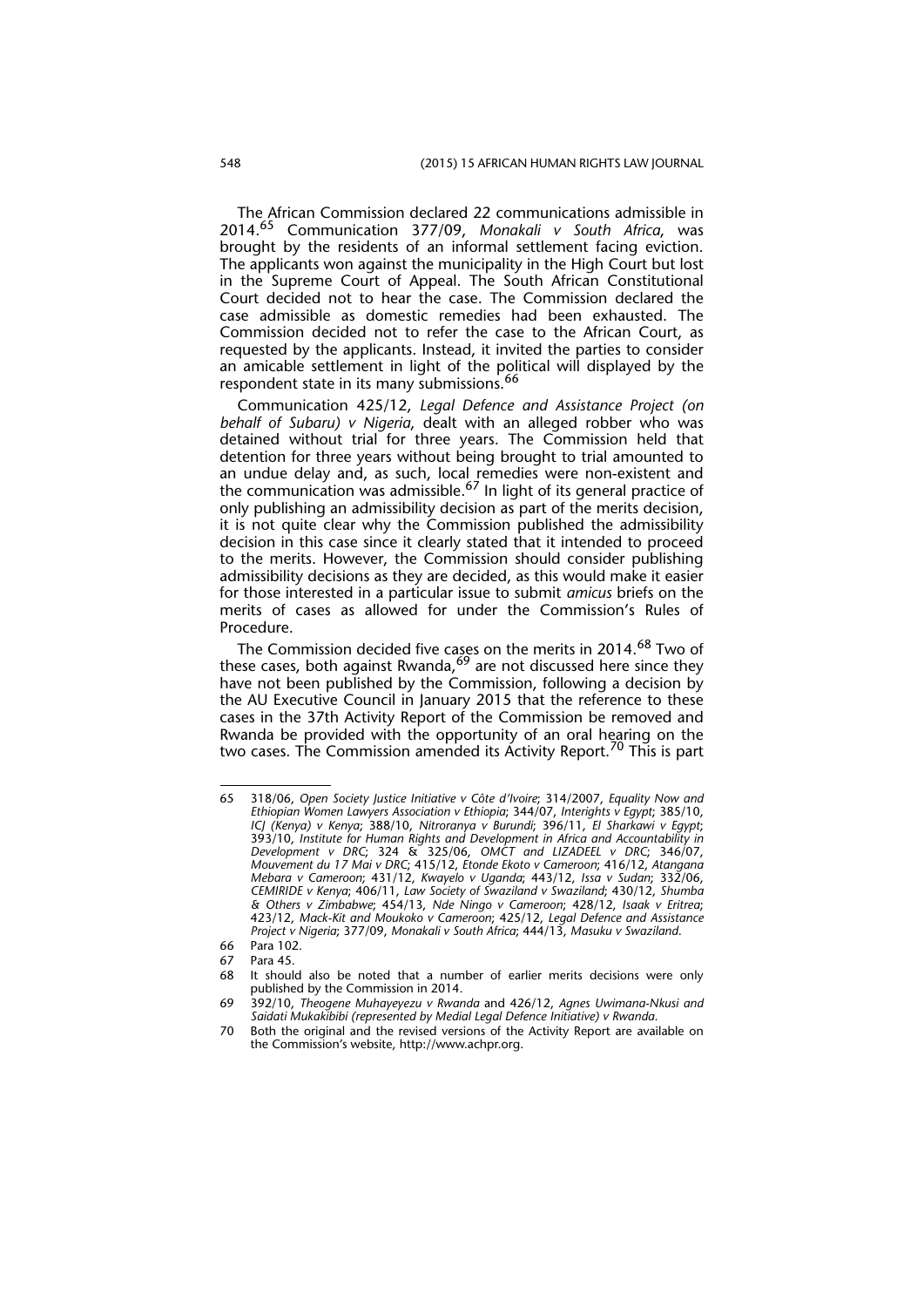of a disturbing trend going back some years, when the AU Executive Council, prompted by a dissatisfied member state, had intervened to address the concerns of member states against the supposedly autonomous African Commission.

In Communication 379/09, *Elgak, Hummeida and Suliman v Sudan*, three journalists alleged arbitrary detention and torture by the Sudan's National Intelligence and Security Service (NISS) in November 2008. The complainants alleged that they had been accused of supporting investigations into mass atrocities conducted by the International Criminal Court (ICC). Sudan was found to have violated the African Charter by freezing assets and unlawfully closing the Khartoum Centre for Human Rights and Environmental Development (KCHRED).

Communication 287/04, *Titanju v Cameroon*, dealt with 18 persons in detention in Cameroon, members of the Southern Cameroons' National Council (SCNC). They were arrested in 1997 for alleged secessionist activities. The Commission held that Cameroon had violated the African Charter and called on Cameroon to immediately release those SCNC members remaining in detention, to provide compensation for torture, ill-treatment and arbitrary detention, to punish those responsible for torture and inhuman treatment, to assure a better understanding of relevant international and national law among law enforcement agencies and places of detention and to revise national legislation.

The African Commission held in Communication 322/06, *Tsikata v Ghana*, that Ghana had violated the duty to guarantee the independence of <u>c</u>ourts under article 26 of the African Charter. The Commission held:<sup>72</sup>

The mere fact that appointments to the judiciary are done by the executive does not engage the breach of the duty to guarantee the independence of courts. However when an appointment is made in contemplation of a specific case which would be lodged by the appointing authority or its agent to the court to which such an appointment is made, the appearance of independence of such a court is seriously impaired. In such a case, the ordinary citizen, and the complainant in this communication, would reasonably view the appointment as a targeted measure to secure an anticipated outcome.

The African Commission convened the 15yh extraordinary session in March 2014 and the 16th extraordinary session in July 2014 to address the mounting number of communications. Yet, since the 56th session had been adjourned and, subsequently, further communications could not be examined, 87 communications were pending as of the end of 2014, $73$  of which many awaited final determination on the merits. Clearly, the lack of meeting time due to

<sup>71</sup> See for early examples of interference, M Killander 'Confidentiality v publicity – Interpreting article 59 of the African Charter on Human and Peoples' Rights' (2006) 6 *African Human Rights Law Journal* 572-581.

<sup>72</sup> Para 158.

<sup>73 37</sup>th Activity Report para 19.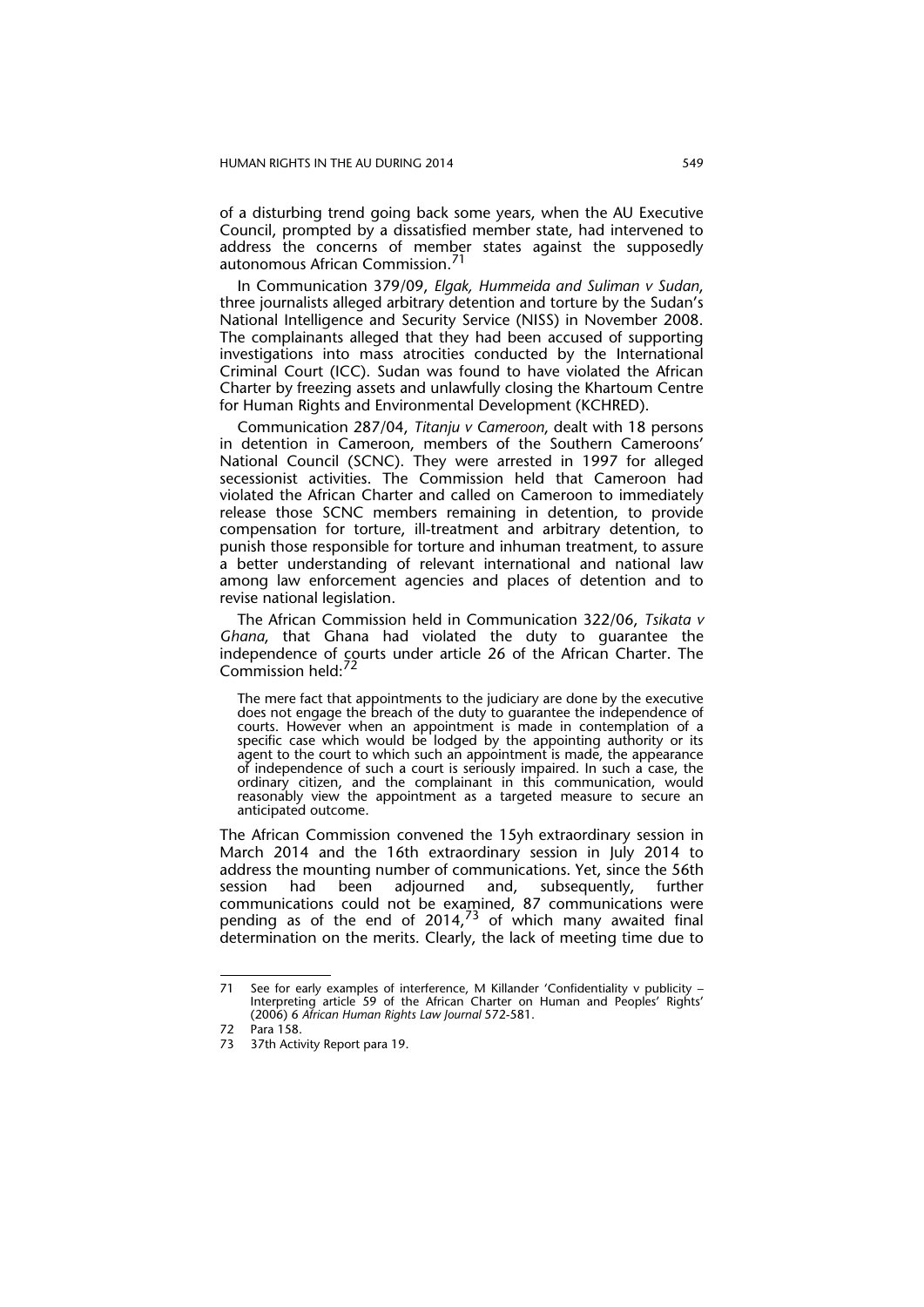the cancellation of the second ordinary session negatively affected the Commission's attempt to effectively address the backlog in communications despite additional Secretariat staff having been made available to address the backlog.

In its January 2014 decision on the 35th Activity Report, the Executive Council called on 'member states to implement decisions and recommendations of the ACHPR, respond to urgent appeals from the ACHPR, and to comply with provisional measures issued by the ACHPR'.74 This call was repeated *verbatim* in the decision on the 36th Activity Report in June 2014 to which the Council added a request to member states to provide the Commission 'with information regarding implementation of decisions and recommendations of the ACHPR'.<sup>7</sup>

## **3 African Court on Human and Peoples' Rights**

### **3.1 Composition**

The AU Assembly in June 2014 appointed three new judges for a sixyear term. These were Mrs Solomy Balungui Bossa from Uganda; Mr Rafaa Ben Achour from Tunisia; and Mr Angelo Vasco Matusse from Mozambique. The new judges replaced the judges from Togo, Ghana and South Africa. Justice Ramadhani (Tanzania) became the new president of the Court, while Justice Thompson (Nigeria) was elected vice-president.

## **3.2 Cases**

In March 2014 the Court delivered four judgments. In Application 001/2013, *Urban Mkandawire v Malawi: Application for Review of Judgment and Application for Interpretation of Judgment*, the Court held that the application could not be entertained since such interpretation could only be sought for the purpose of implementing a judgment. Two applications against Tanzania were also struck out. Application 001/2012, *Frank D Omary & Others v Tanzania*, and Application 003/ 2012, *Peter Joseph Chacha v Tanzania*, were declared inadmissible for non-exhaustion of domestic remedies. The first application concerned the failure of the Tanzanian government to pay the pension and benefits of a group of ex-employees of the East African Community (EAC) following the dissolution of the then EAC in 1984. The second case concerned the unlawful arrest, detention and imprisonment of the complainant.

<sup>74</sup> Decision on the 35th Activity Report of the African Commission on Human and Peoples' Rights, Doc.EX.CL/824(XXIV), EX.CL/Dec.804(XXIV) para 4.

<sup>75</sup> Decision on the 36th Activity Report of the African Commission on Human and Peoples' Rights, Doc.EX.CL/856(XXV), EX.CL/Dec.841(XXV) para 5.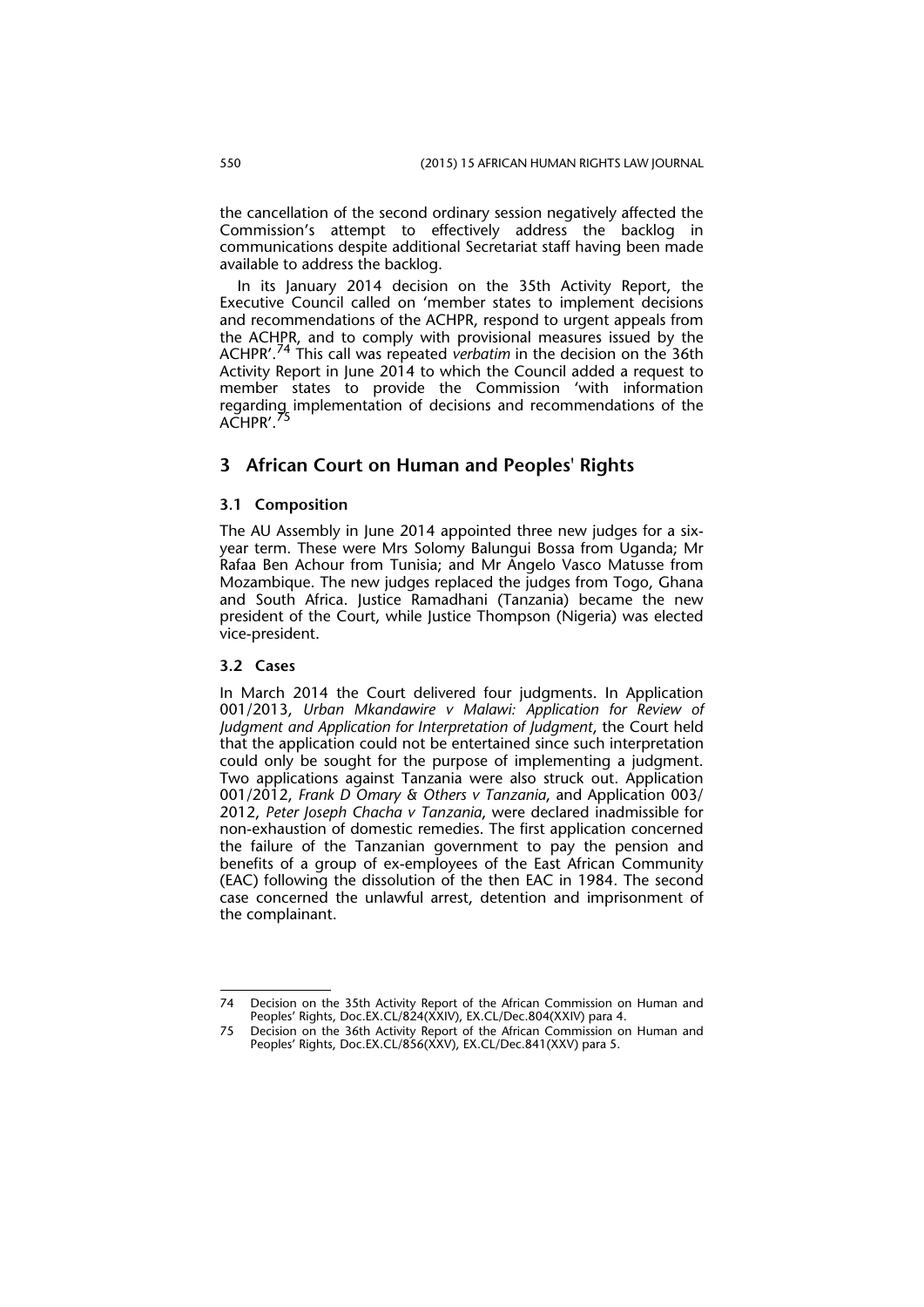The Court also handed down judgment in Application 013/ 2011, *Beneficiaries of late Norbert Zongo & Others v Burkina Faso*. 76 The case dealt with the killing of an investigating journalist and his companions in 1998. Their burnt corpses were found in a car. The applicants averred that since the murder of the victims, the state had failed to render justice to the victims and their families. The Court held that the state had failed to act with due diligence in arresting, detaining and trying the perpetrators in violation of article 7 of the African Charter. Arguably, the judgment could have been clearer in setting out what the due diligence standard would be in a case like this, since the state had investigated but discontinued the investigation due to a lack of evidence. The Court also held that the failure to conduct an effective investigation intimidated other journalists and, therefore, violated the right to freedom of expression in the African Charter and the ECOWAS Treaty. A minority opinion held that there was no violation of the right freedom of expression. Curiously, the official English translation of the judgment amended the reasoning of the majority to align with the minority opinion.<sup>77</sup>

The Court also delivered a reparations judgment in relation to *Mtikila v Tanzania*, where the Court had held in its 2013 merits judgment that Mr Mtikila's rights had been violated as he was not allowed to stand as an independent candidate in elections. The Court held that Mr Mtikila had not provided evidence linking the facts of the case to any damage suffered by him and, therefore, declined to award him damages.<sup>78</sup>

Judgment in Application 004/2013, *Lohé Issa Konaté v Burkina Faso*, was handed down in December 2014. The case concerned the imprisonment of a journalist for 12 months for publishing three articles about alleged corruption. The publication of the newspaper in which the articles were published was suspended for six months. The applicant averred that the jail term and the court costs he suffered were in breach of his right to freedom of expression. The Court concurred with the applicant and held that the sentences handed down by the domestic courts were disproportionate to the aim pursued by the domestic legislation.<sup>79</sup> The Court further decided that, since the state was responsible for the conduct of domestic courts, the

<sup>76</sup> *In the matter of beneficiaries of late Norbert Zongo, Abdoulaye Nikiema alias Ablassé, Ernest Zongo and Blaise Ilboudo & the Burkinabé Human and Peoples' Rights Movement v Burkina Faso*, Application 013/2011, judgment of 28 March 2014.

<sup>77</sup> Compare paras 186 and 187 of the English and French versions of the judgment.

<sup>78</sup> Application 011 of 2011, ruling on reparations, 30 June 2014.

<sup>79</sup> African Court (15 December 2014) 'African Court on Human and Peoples' Rights rules in favour of Burkina Faso journalist in defamation application', http:// www.african-court.org/en/index.php/news/latest-news/569-african-court-onhuman-and-peoples-rights-rules-in-favour-of-burkina-faso-journalist-indefamation-application (accessed 12 October 2015).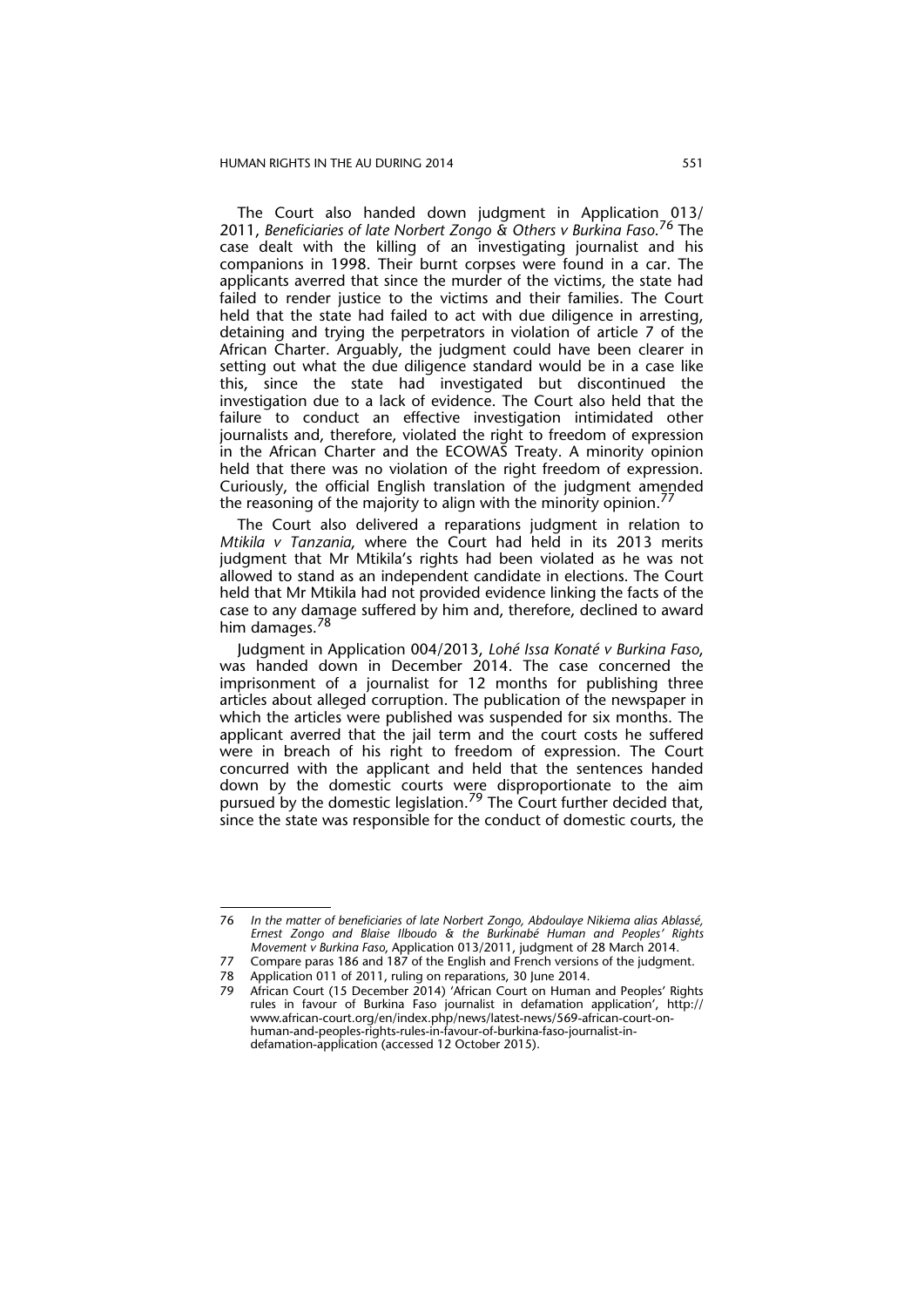former was to be blamed for failing to comply with the provisions of the African Charter<sup>80</sup> and the ECOWAS Treaty.<sup>81</sup> The Court consequently ordered the state to amend its legislation.

On 27 and 28 November 2014, the African Commission for the first time appeared before the African Court to argue an application it had submitted concerning the eviction of indigenous people. The case earlier came before the Commission as Communication 381/09, *Centre for Minority Rights Development – Kenya and Minority Rights Group International (on behalf of the Ogiek Community of the Mau Forest) v Kenya*. 82 On 12 July 2012, in light of the failure of the respondent state to comply with the provisional measures issued, the Commission referred the matter to the Court. In the hearing of Application 006/2012, *African Commission on Human and Peoples' Rights v Kenya*, the Commission averred that the state had committed numerous violations against the Ogiek, including forced eviction from the Mau forest, which had served as their ancestral home. The state argued that local remedies had not been exhausted by the Ogiek community. Judgment in the case is pending.

The African Court adopted an advisory opinion in a case brought by the African Committee of Experts on the Rights and Welfare of the Child.<sup>83</sup> The Court held that the African Children's Rights Committee did not have standing to submit contentious cases to the Court as it was not among the organs listed in the Court Protocol. The fact that the Committee did not exist at the time the Court Protocol was adopted did not sway the Court not to take a literalist approach to the interpretation of the 1998 Protocol establishing the Court. It is noteworthy that the three states that responded to the Court's request for comments on the issue under consideration, including Kenya and Senegal, that have had cases against them decided by the Committee, all thought that the Committee should have standing to bring cases to the Court.

In its decision on the Activity Report of the Court, in January 2014 the Council requested the Court to propose a reporting mechanism for consideration of situations of non-compliance.<sup>84</sup> In its July 2014 decision on the Activity Report of the Court, the Council noted that Libya had not responded to all the measures indicated in the Court's

<sup>80</sup> See art 9.<br>81 Art 66(2).

Art 66(2).

<sup>82</sup> Press release on the upcoming public hearing of application 006/2012 – African Commission on Human and Peoples' Rights v The Republic of Kenya, from 27 to 28 November 2014, in Addis Ababa, Ethiopia', http://www.achpr.org/press/2014/ 11/d235/ (accessed 12 October 2015).

<sup>83</sup> In the matter of request for advisory opinion by the African Committee of Experts on the Rights and Welfare of the Child on the standing of the African Committee of Experts on the Rights and Welfare of the Child before the African Court on Human and Peoples' Rights, Request 002/2013, advisory opinion, 5 December 2014.

<sup>84</sup> Decision on the 2013 Activity Report of the African Court on Human and Peoples' Rights, Doc EX.CL/825(XXIV), EX.CL/Dec.806(XXIV) para 9.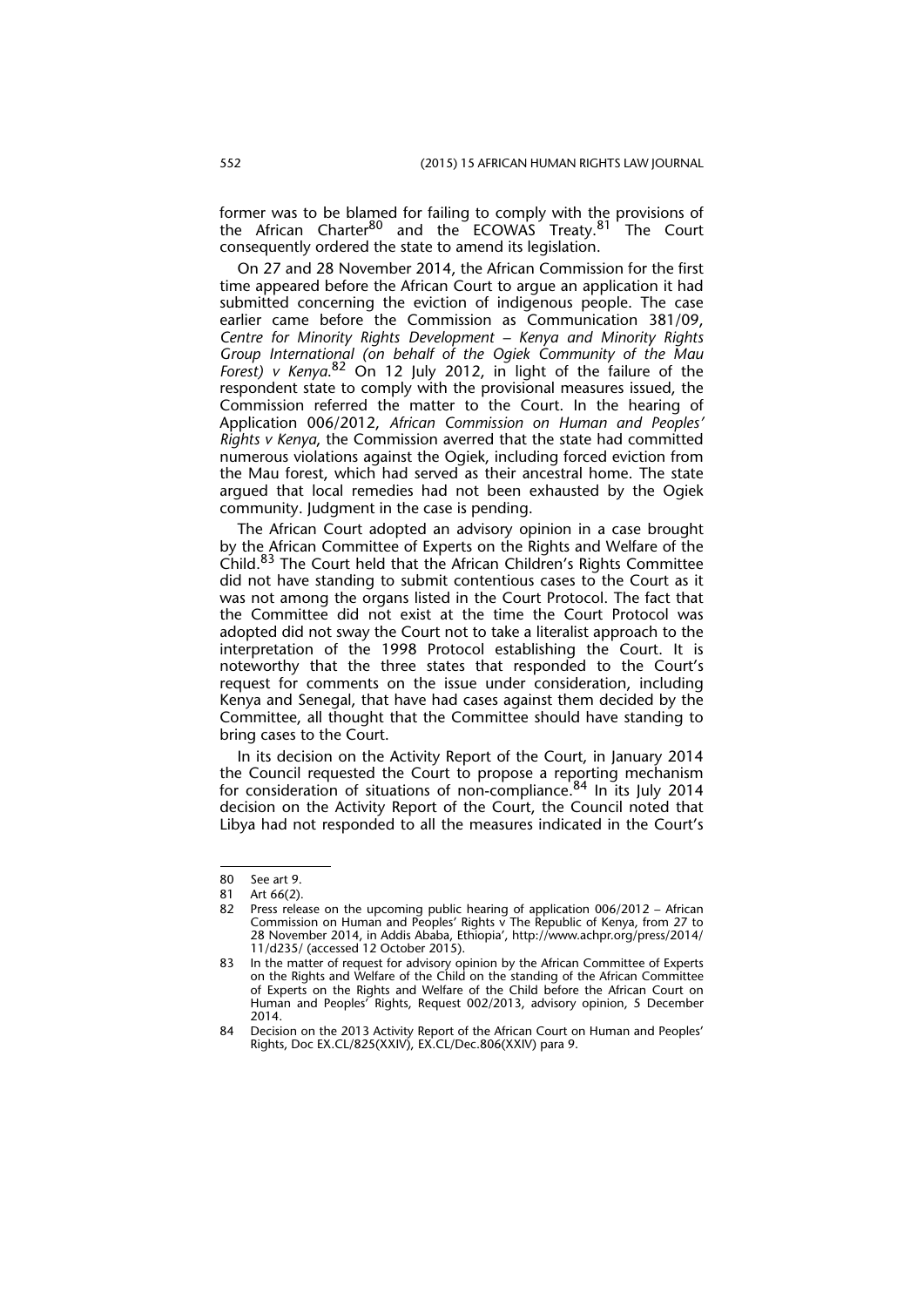order of provisional measures and urged Libya to inform the Court of the measures taken to comply with the order. The Council further urged states that had not acceded to the Protocol or made an article 34(6) declaration to do so before January 2016.<sup>85</sup>

## **4 African Committee of Experts on the Rights and Welfare of the Child**

#### **4.1 Composition**

The composition of the 11-member Committee remained unchanged in 2014. In its original formulation, article 37 of the African Charter on the Rights and Welfare of the Child (African Children's Charter) provided that members of the African Children's Committee may only serve a non-renewable term of five years. The AU Assembly in June 2014 decided to amend the Children's Charter to allow for the reelection of members of the Committee.<sup>86</sup> The amendment was done in anticipation of the terms of six members of the Committee coming to an end in July 2015. In December 2014, the Committee elected Sidikou Aissatou Alassane Moulaye as Chairperson for one year, with the former Chairperson, Benyam Dawit Mezmur, as first Vice-Chairperson.<sup>87</sup>

#### **4.2 Sessions**

The African Children's Committee held two ordinary sessions and one extraordinary session in 2014, totalling 19 days of meeting time.<sup>88</sup> As with the African Commission, a forum bringing together civil society organisations is held prior to the sessions of the Committee. Noticeably, the CSO Forum preceding the 23rd session was held in Dakar, Senegal, and not in Addis Ababa, Ethiopia, where the Secretariat of the Committee is based and where all the 2014 sessions were held.

The 23rd session included a panel discussion on ending child marriage in Africa. This discussion formed part of an AU campaign launched in 2014 to end child marriage. The Committee chose as the 2015 theme of the Day of the African Child 'Accelerating our collective efforts to end child marriage in Africa'.<sup>89</sup> At the

<sup>85</sup> Decision on the mid-term activity report of the African Court on Human and Peoples' Rights, Doc. EX.CL/857(XXV), EX.CL/Dec,.842(XXV).

<sup>86</sup> Decision on the report of the African Committee of Experts on the Rights and Welfare of the Child (ACERWC), Assembly/AU/Draft/Dec.528(XXIII).

<sup>87 24</sup>th session report para 9.

<sup>88 9-16</sup> April (Addis Ababa); 7-11 October (Addis Ababa); 1-6 December (Addis Ababa).

<sup>89</sup> Para 101.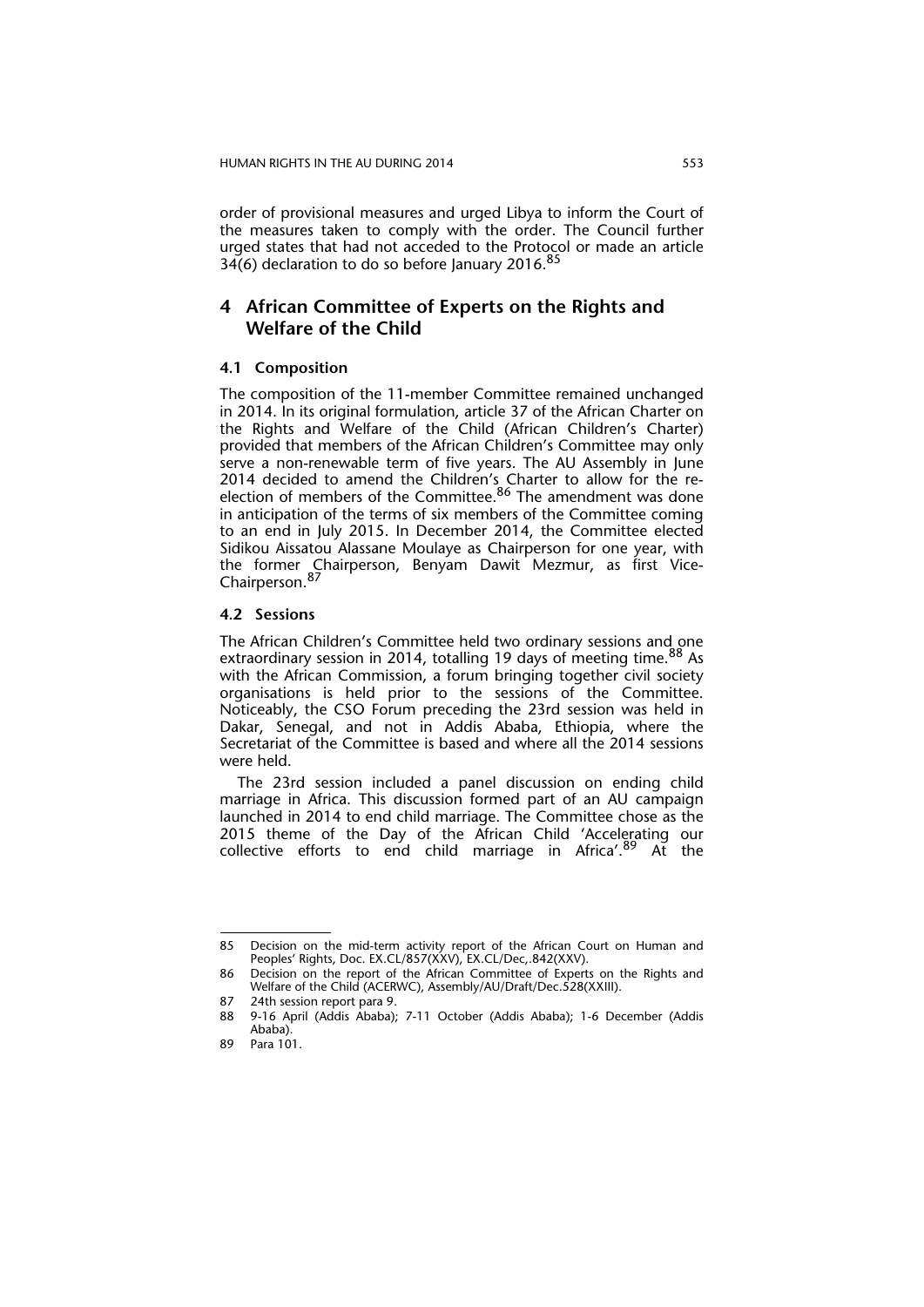extraordinary session, the Committee appointed Dr Fatima Sebaa as Special Rapporteur on Child Marriage.<sup>90</sup>

At the 23rd session, the Committee adopted revised Rules of Procedure and decided to send these to the AU legal counsel 'for clearance'.<sup>91</sup> It is unclear why the rules would need to be cleared by the legal counsel as the Committee is an autonomous institution.

#### **4.3 State reporting**

At the 23rd session, the African Children's Committee adopted Guidelines on the Form and Content of Periodic State Party Reports.<sup>92</sup>

The Committee at its 23rd session in April 2014 considered the initial state party report of Liberia.<sup>93</sup> The initial report of Ethiopia was considered at the 1st first extraordinary session in October 2014. The presentation of the report by the Minister of Women, Children and Youth Affairs was followed by a presentation by the 15 year-old President of the Addis Ababa Child Model Parliament.<sup>94</sup> The initial report of Guinea was presented by Guinea's permanent representative to the AU, who explained that the minister in charge of children's issues could not attend due to her involvement in the national response to the Ebola epidemic.<sup>95</sup> Kenya's first periodic report was presented by the Principal Secretary in the Ministry of Labour and Social Security Services.<sup>96</sup> Mozambique's report was presented by the permanent representative to the AU.<sup>97</sup> South Africa's initial report was presented by the Deputy Minister of Social Development.<sup>98</sup>

The Children's Committee allocated two days to a discussion of what is to be included in the concluding observations on the state reports.<sup>99</sup> The concluding observations on the reports of Ethiopia, Guinea, Kenya, Mozambique and South Africa were adopted at the 24th session in December.<sup>100</sup>

## **4.4 General Comments**

At the 24th session, the African Children's Committee discussed the process for the adoption of General Comments and agreed that it was necessary to have a consistent approach (set out in detailed guidelines), to have a consistent budget for the development of each

<sup>90</sup> Para 80.<br>91 Para 96.

<sup>91</sup> Para 96.<br>92 Para 100

Para 100.

<sup>93 23</sup>rd Session of the African Committee of Experts on the Rights and Welfare of the Child (ACERWC) 09-16 April 2014 Addis-Ababa, Ethiopia, ACERWC/RPT (XXIII), paras 56-60.

<sup>94</sup> Paras 3-18.

<sup>95</sup> Paras 19-32.<br>96 Paras 33-43

<sup>96</sup> Paras 33-43.<br>97 Paras 44-58

Paras 44-58

<sup>98</sup> Paras 59-77.<br>99 Para 78

Para 78.

<sup>100</sup> Para 73.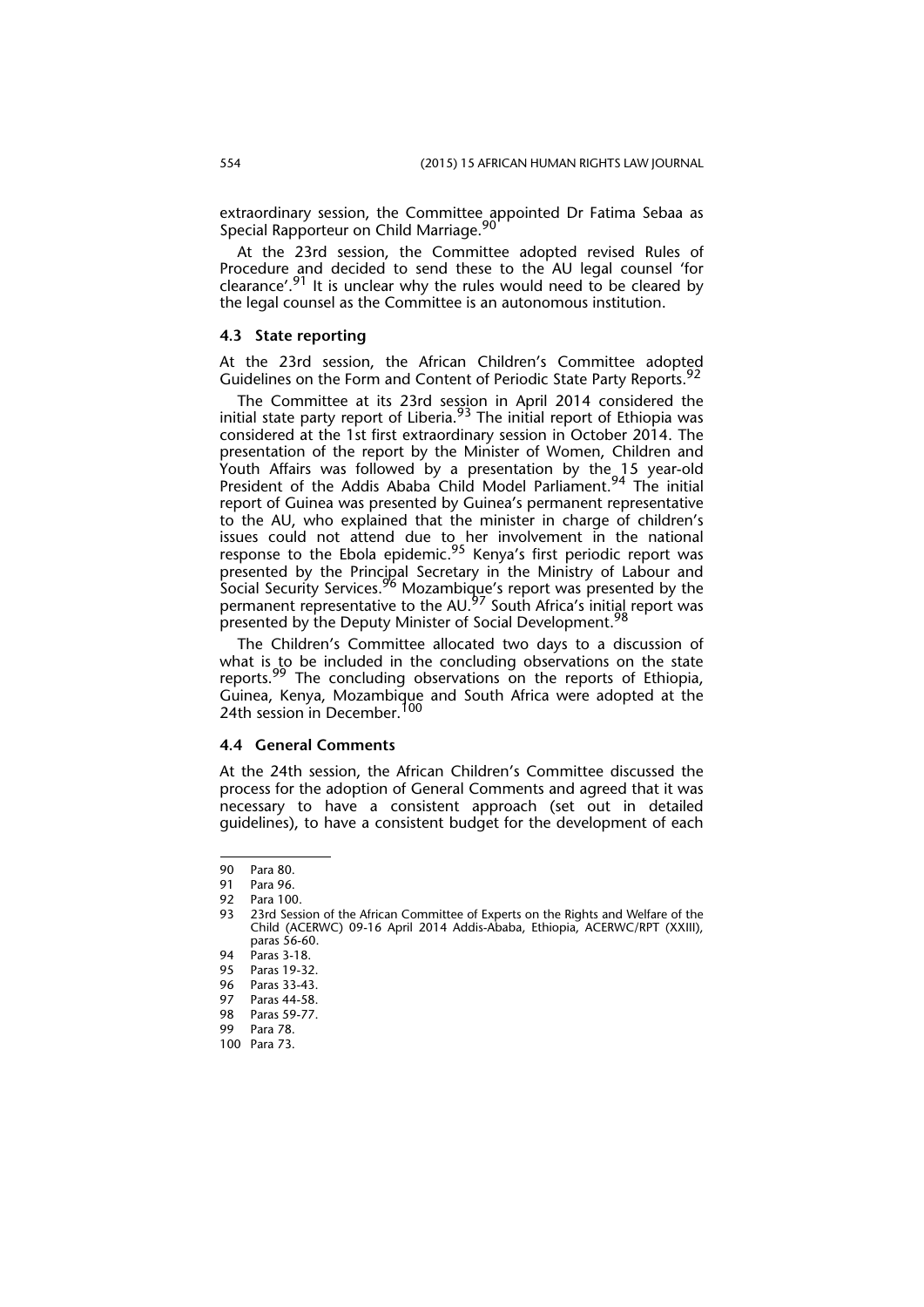General Comment and to consult member states to ensure ownership.<sup>101</sup> The Committee is in the process of developing a General Comment on article 31 of the African Children's Charter dealing with the responsibility of the child.<sup>102</sup>

### **4.5 Missions**

At the 24th session, the African Children's Committee adopted the report of the Committee's advocacy mission to South Sudan. Committee member Julia Sloth-Nielsen highlighted some of the lessons of the mission, namely, <sup>103</sup>

the significance to liaise with AU officers and organs on the field; the need to recognise the expensive cost of field works and to take action on it; the importance of having an advance preparation by the Secretariat on the ground before the actual mission takes place; the importance of asking the right question to UN agencies, and international NGOs working on the ground.

## **4.4 Communications and investigations**

At the 1st extraordinary session, the African Children's Committee adopted the harmonised communication guidelines.<sup>104</sup>

The report of the Committee's 23rd session notes that '[t]he Committee considered the comliant [*sic*] and closely studied the submitted facts and heard oral arguments from both sides; based on this the Committee made a decision on the communication'.<sup>105</sup> The transparency with regard to other parts of its work is clearly absent with regard to communications. As is the case with the African Commission, delayed publication of the decision on communications by the African Children's Committee is a serious concern.

In the case against Senegal, the Committee found that the state of Senegal was responsible for the ill-treatment of children (*talibés*) attending religious schools, including forced begging.<sup>106</sup> The Committee provided extensive remedies aimed at rehabilitating children as well as at preventing future violations.

At the 23rd session, the Committee appointed one of its members as Rapporteur on the violations of the rights of children with albinism in Tanzania, following a request received by the Committee to investigate the situation.<sup>107</sup> An investigation mission was planned for 2015.<sup>108</sup>

<sup>101</sup> Para 54.

<sup>102</sup> Para 87.

<sup>103</sup> Para 64.

<sup>104</sup> Para 79.

<sup>105</sup> Para 90.

<sup>106 003/12 –</sup> *Centre for Human Rights and Rencontre Africaine pour la Défense des Droits de l'Homme v Senegal,* April 2014.

<sup>107</sup> Para 91.

<sup>108 24</sup>th session para 60.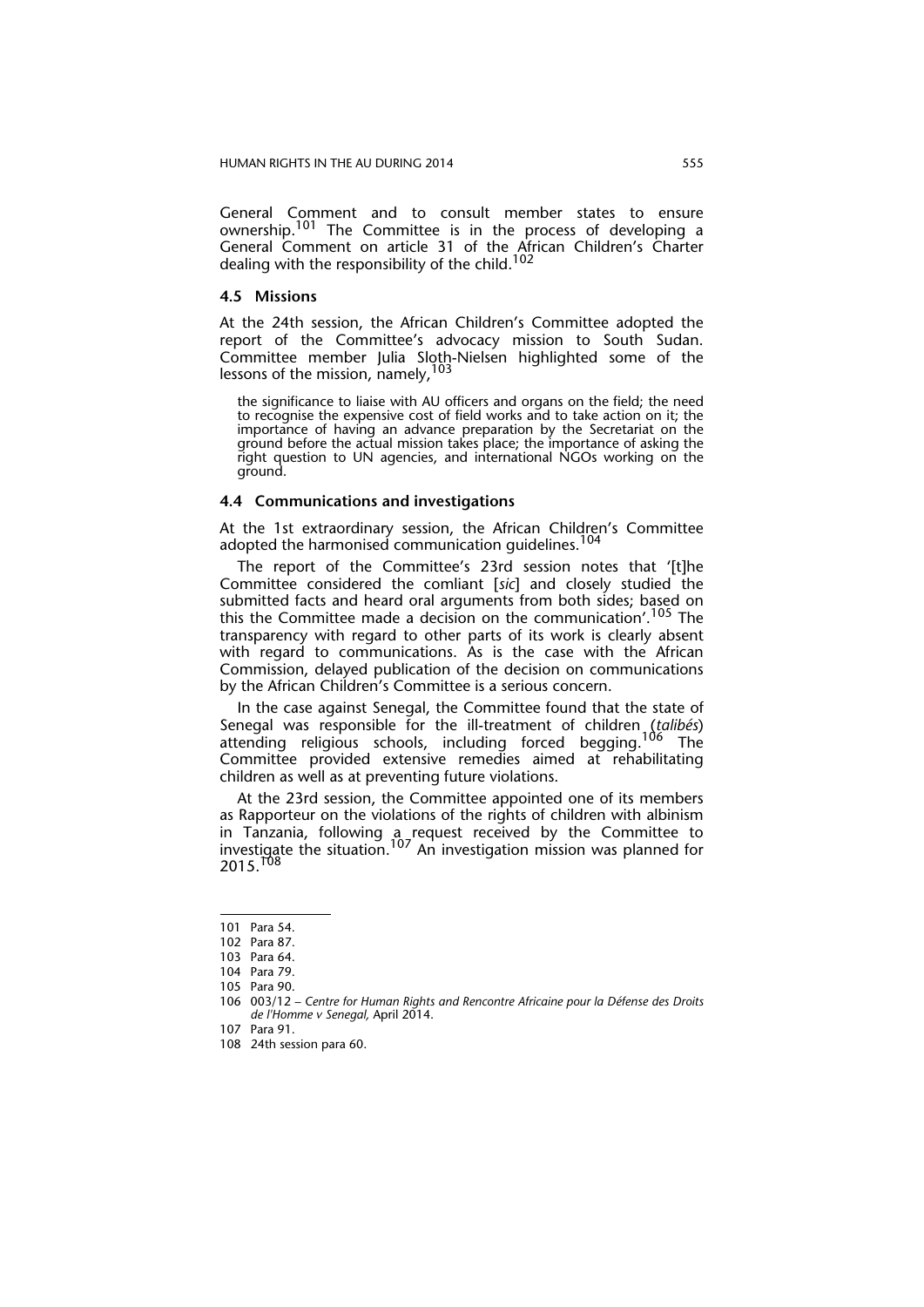## **5 African Peer Review Mechanism**

In June 2014, the AU Assembly decided that the APRM 'shall be an autonomous entity within the AU system'.<sup>109</sup> This means that the APRM will no longer be linked to the NEPAD structures.

By the end of 2014, 34 states had signed up for the APRM, but the review process continued at a very slow pace.<sup>110</sup> Only 17 country review reports have been published, the latest being the one on Tanzania dated January 2013, and so far no state has concluded the second review.

## **6 African Union organs and human rights**

A significant development in 2014 was the adoption in June of five new legal instruments by the AU Assembly, including the Protocol on the Statute of the African Court of Justice and Human and Peoples' Rights.<sup>111</sup> When it finally enters into force after having received the necessary ratifications, the Protocol will expand the jurisdiction of the African Court to not only consider applications with respect to state responsibility for human rights violations and inter-state disputes, but to decide on individual criminal responsibility for the crimes set out in the Protocol.

The Protocol covers not only the traditional international crimes of genocide, crimes against humanity and war crimes, but also the unconstitutional change of government, piracy, terrorism, mercenarism, corruption, money laundering, trafficking in persons, trafficking in drugs, trafficking in hazardous wastes, illicit exploitation of natural resources and the crime of aggression. A controversial aspect included at a late stage in the Protocol was the immunity of serving heads of state and senior government officials.<sup>112</sup>

Despite the limitation provided by the immunity provision, the Court will clearly have much to do when the Protocol enters into force. However, it is questionable whether this will happen soon as the interest of states to actually be bound by the Protocol is probably lower than their interest in adopting it.

<sup>109</sup> Decision on the integration of the APRM into the African Union, Assembly/AU/ Draft/Dec.527(XXIII).

<sup>110</sup> Equatorial Guinea was the 34th country to join the APRM in January 2014, 'Equatorial Guinea signs up for APRM', 29 January 2014, http://www. panapress.com/Ethiopia-AU--Equatorial-Guinea-signs-up-for-APRM--13-895418-18 -lang1-index.html (accessed 12 October 2015).

<sup>111</sup> Assembly/AU/8(XXIII)'Assembly/AU/Dec.529(XXIII).

<sup>112</sup> Article 46A *bis.* African Union (10 July 2014) 'Media Advisory: Press Conference on the AU Summit Decision on the Protocol on African Court of Human and Peoples<br>Rights', http://legal.au.int/en/sites/default/files/Media%20Advisory%20-%20AU Rights', http://legal.au.int/en/sites/default/files/Media%20Advisory%20-%20AU %20Legal%20Counsel%20addresses%20Protocol%20on%20African%20court%2 0on%20Human%20and%20Peoples%20rights%20-%20July%2010%202014.pdf (accessed 11 March 2015).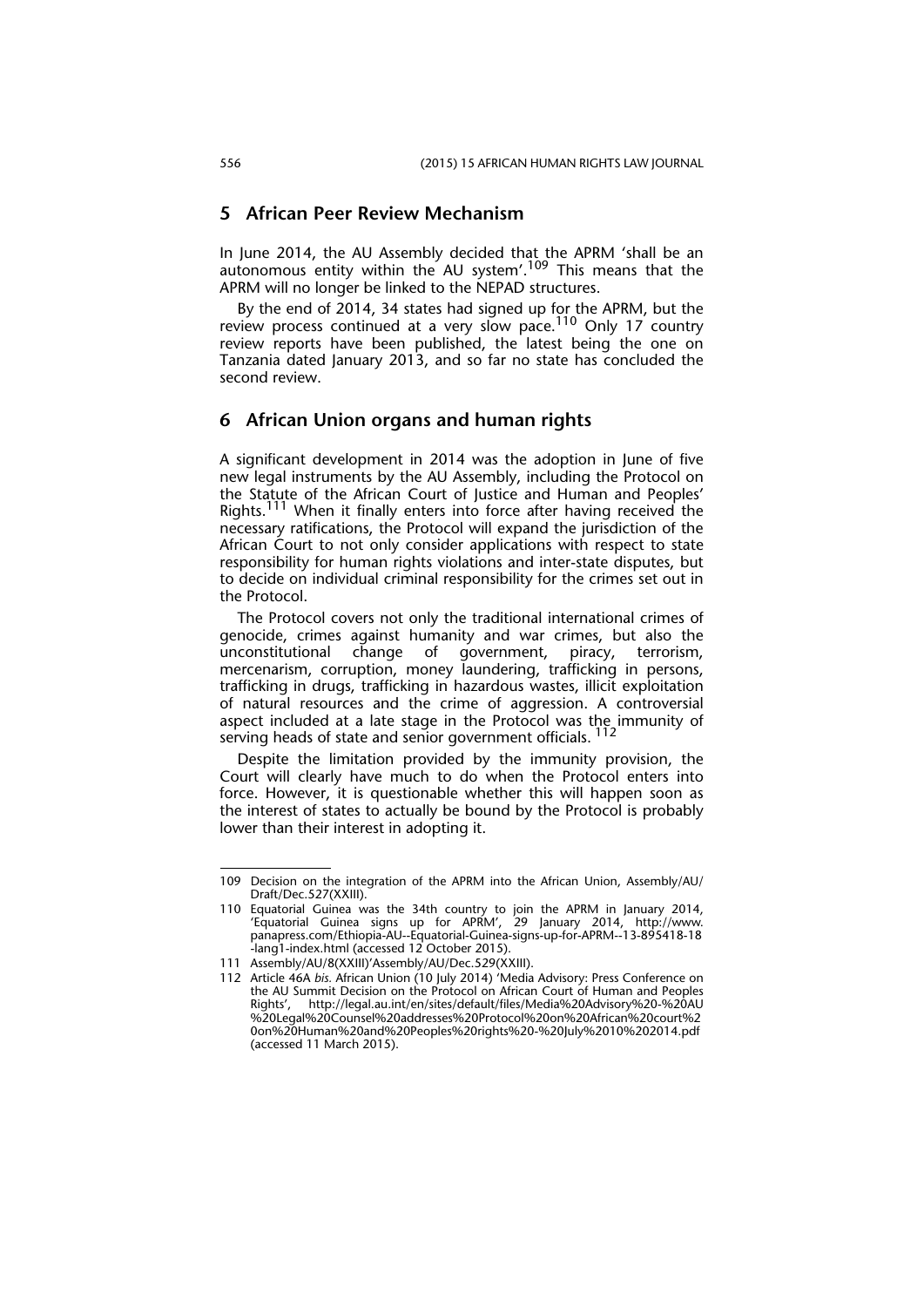The other treaties adopted by the AU Assembly in June 2014 are the African Charter on the Values and Principles of Decentralisation, Local Governance and Local Development; the African Union Convention on Cross-Border Co-operation; the Protocol on the Establishment of the African Monetary Fund; and the Protocol to the Constitutive Act of the African Union relating to the Pan-African Parliament. The revised Pan-African Parliament (PAP) Protocol provides for PAP to adopt model laws on topics suggested by the AU Assembly. The model law system is clearly less ambitious than the harmonisation of laws taking place under community acts of some regional economic communities, such as the East African Community (EAC) and the Economic Community of West African States  $(COWAS).<sup>113</sup>$ 

In June 2014, AU Assembly adopted the Malabo Declaration on Accelerated Growth and Transformation for Shared Prosperity and Improved Livelihoods. The Declaration is a recommitment by the AU to the Comprehensive Africa Agriculture Development Programme (CAADP), as well as to the continent's agricultural transformation and  $\hat{f}$ ood security agenda 2015-2025. $^{114}$  The NEPAD Heads of State and Governmental Orientation Committee adopted the NEPAD Programme on Agriculture Climate Change which was subsequently endorsed by the AU Assembly in 2014.<sup>115</sup> The programme aims at facilitating the establishment of an African Climate-Smart Agriculture Co-ordination Platform which seeks to boost the operations of smallholder farmers.

The AU Commission of Inquiry on South Sudan submitted an interim report to the AU in June 2014.

## **7 Conclusion**

The fragile nature of any progress made towards the realisation of human rights was illustrated by the Ebola epidemic in West Africa, which also constituted a serious setback for the states most affected: Guinea, Liberia and Sierra Leone. The epidemic also had implications for the effective functioning of the regional African human rights bodies, in particular the African Commission, which cancelled its second ordinary session in 2014 due to the epidemic.

Despite the disruption caused by the Ebola epidemic, the Commission adopted a number of important resolutions, guidelines and general comments, made a dent in the backlog of individual

<sup>113</sup> M Killander 'Legal harmonisation in Africa: Taking stock and moving forward' (2012) 47 *The International Spectator* 83-96.

<sup>114</sup> NEPAD Newsletter (November 2014) 'Building infrastructure to spur intra-African trade and tourism' English edition, http://www.nepad.org/sites/default/files/ newsletter/ 2014/12/newsletter\_november\_2014\_pdf\_11641.pdf (accessed 10 March 2014) 10-11.

<sup>115</sup> Assembly/AU/9(XXIII).